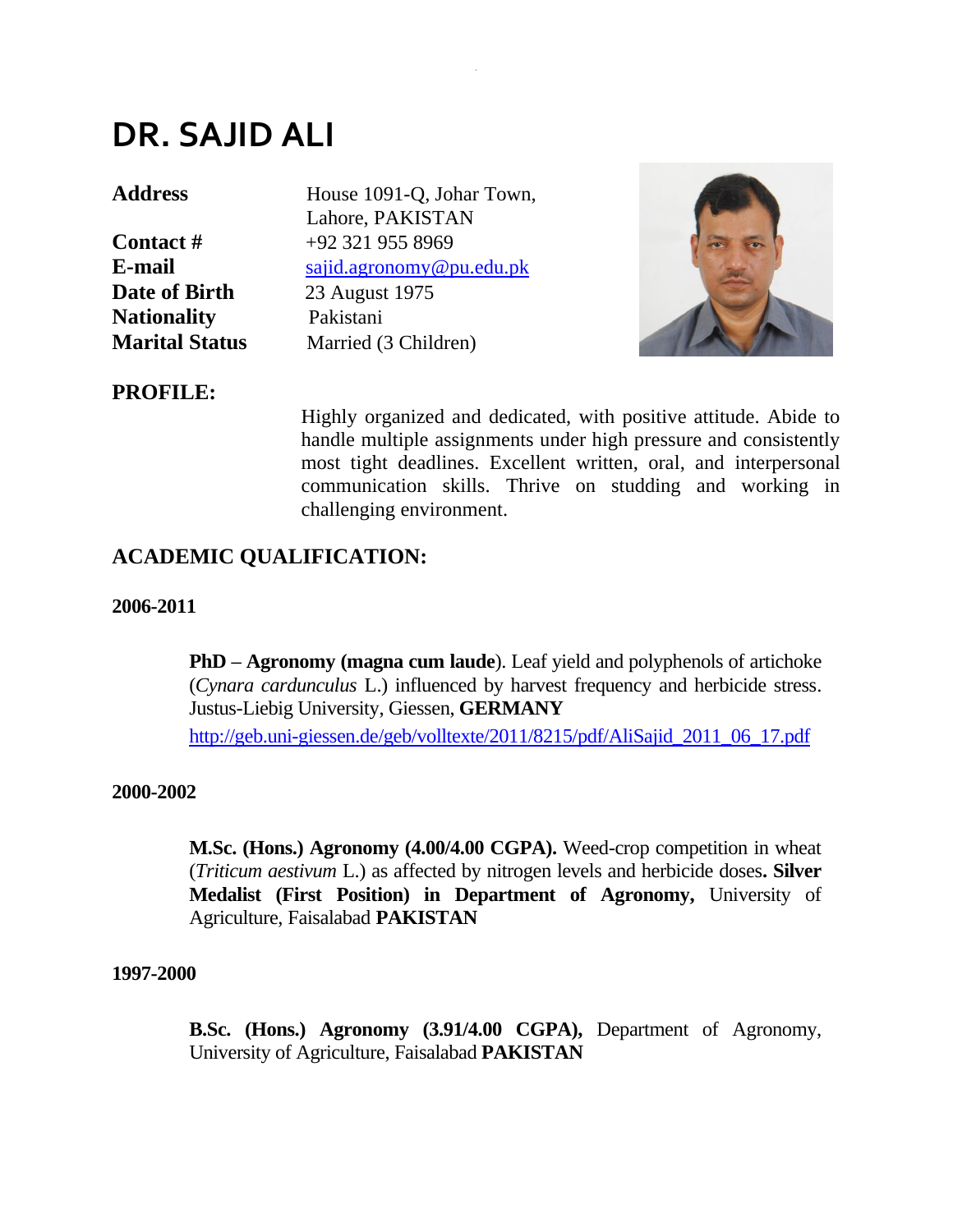#### **1991-1993**

#### **F. Sc/A-Level Pre-medical (51.84 %)**

Board of Intermediate and Secondary Education, Faisalabad **PAKISTAN**

#### **1989-1991**

#### **Matric /O-Level Science (74.00 %)**

Board of Intermediate and Secondary Education, Faisalabad **PAKISTAN** 

#### **HONORS / DISTINCTIONS:**

- **EXEC** (Higher Education Commission) Government of Pakistan Scholarship for Ph D Studies awarded in 2005.
- **Silver medal (1st position)** in M. Sc (Hons) Agronomy awarded in 2002.
- **3** 3<sup>rd</sup> **position** in B. Sc (Hons) Agriculture (Agronomy) awarded in 2000.
- University (UAF) **merit scholarship** awarded 1997-2000.

# **PUBLICATIONS:**

- Zahoor Ahmad, E. A. Waraich, R. M. S. Tariq, M. A. Iqbal, **S. Ali**, W. Soufan, M. M. Hassan, M. S. Islam, and A. E. Sabagh. 2021. Foliar applied salicylic acid ameliorates water and salt stress by improving gas exchange and photosynthetic pigments in wheat. Pakistan Journal of Botany. 53 (5): 1553-1560 (DOI: http://dx.doi.org/10.30848/PJB2021-5(17) **[IF: 0.800]**
- Muhammad Rizwan Afzal, M. T. Manzoor, **S. Ali**, A. Fatima, M. R. Tariq, M. Anees, S. Nawaz, M. Atif, N. Rafaqat and A. A. Shahid. 2021. Gene expression evaluation of multigenic cotton (*Gossypium hirsutum*) against cotton leaf curl virus. International Journal of Agriculture and Biology. 26 (1): 169–176 (DOI: 10.17957/IJAB/15.1821) **[IF: 0.822]**
- Iqra Rehman, M. Riaz, **S. Ali**, M. S. Arif, S. Ali, and M. N. Alyemeni. **2021**. Evaluating the effects of cotton stick, corncob and rice straw biochar rates with FYM under optimal mineral fertilizer on tomato growth, soil organic C and biochemical quality in a low fertility soil. Sustainability. 13: 2652 (DOI: 10.3390/su1305265) **[IF: 2.576)]**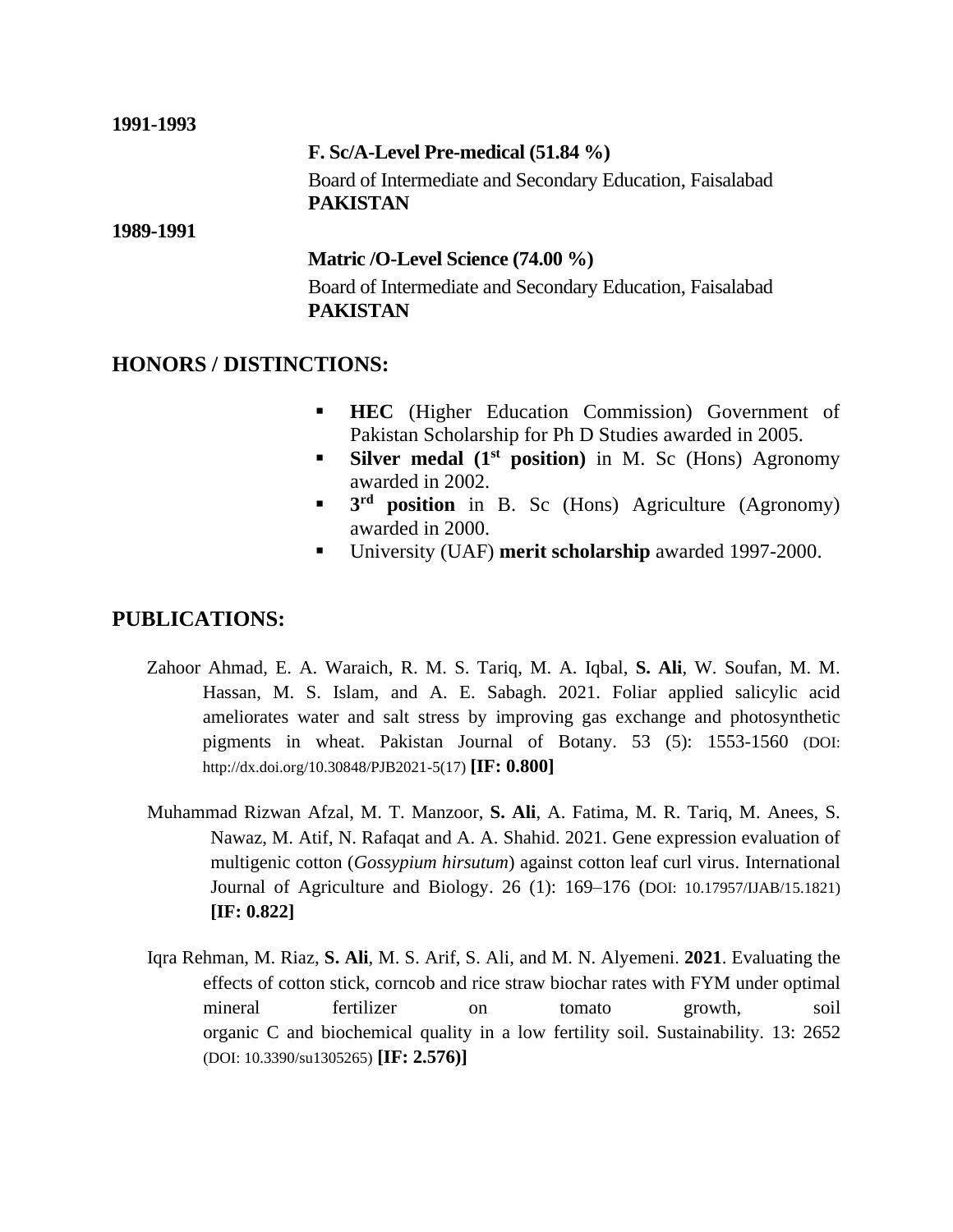- Waheed Anwar, K. Nawaz, A. Akhter, M. A. Javed, A. A. Shahid, M. S. Haider, M. Z. U. Rehman, and **S. Ali. 2021.** Characterization of fungal flora associated with sternorrhyncha insects of cotton plants. Biologia. 76: 533–547 (DOI: 10.2478/s11756- 020-00549-0) **[IF: 0.811]**
- Sehrish Iftikhar, W. Anwar, A. Akhter, **S. Ali**, H. A. A. Khan, M. Khurshid, and M. S. Haider. **2021**. Genetic analysis and pathogenic characterization of *Alternaria tenuissima* induced fruit rot of bitter gourd. Biodiversitas. 22 (2): 617-625 (DOI: 10.13057/biodiv/d220213) **[HEC Recognized]**
- Adnan Zahid, **S. Ali**, M. Ahmed, N. Iqbal. **2020**. Improvement of soil health through residue management and conservation tillage in rice-wheat cropping system of Punjab, Pakistan. Agronomy. 10: 1844 (DOI:10.3390/agronomy10121844) **[IF: 2.603]**
- Hafiz Muhammad Khalid Abbas, A. Ahmad, W. Dong, J. Xiang, J. Iqbal, **S. Ali**, W. Akram and Yu-J. Zhong. **2020.** Heterologous WRKY and NAC transcription factors triggered resistance in *Nicotiana benthamiana*. Journal of King Saud University-Science. 32: 3005-3013 **[IF: 3.819]**
- Sarah Shakeel, R. Mahmood, A. Fatima and **S. Ali. 2020.** Application of response surface methodology to optimize ammonia volatilization determination by enclosure method. Communications in Soil Science and Plant Analysis. 51 (15): 2038-2044 **[IF: 0.767]**
- Hafiz Azhar Ali Khan, W. Akram, and **S. Ali**. **2020.** Activities of select enzymes involved in insecticide resistance in spinosad-resistant and -susceptible strains of *Musca domestica*. Journal of Medical Entomology. 57 (2): 620-622 **[IF: 1.925]**
- [Khaliq](https://www.sciencedirect.com/science/article/pii/S1319562X18302183#!) Dad, [A. Wahid, A](https://www.sciencedirect.com/science/article/pii/S1319562X18302183#!). A. [Khan, A. Anwar, M. Ali, N](https://www.sciencedirect.com/science/article/pii/S1319562X18302183#!). [Sarwar,](https://www.sciencedirect.com/science/article/pii/S1319562X18302183#!) **[S. Ali,](https://www.sciencedirect.com/science/article/pii/S1319562X18302183#!)** [A. Ahmad, M.](https://www.sciencedirect.com/science/article/pii/S1319562X18302183#!)  [Ahmad, K](https://www.sciencedirect.com/science/article/pii/S1319562X18302183#!). A. [Khan,](https://www.sciencedirect.com/science/article/pii/S1319562X18302183#!) M. [J. Ansari, a](https://www.sciencedirect.com/science/article/pii/S1319562X18302183#!)nd A. [B. Gulshan.](https://www.sciencedirect.com/science/article/pii/S1319562X18302183#!) **2019.** Nutritional status of different biosolids and their impact on various growth parameters of wheat (*Triticum aestivum* L.). Saudi Journal of Biological Sciences. 26 (7): 1423-1428 **[IF: 2.802]**
- **Sajid Ali**, A. Fatima, S. Khalid, F. Saeed, M. Shafiq, S. Afzaal, M. S. Haider, W. Tariq and J. Khan. **2019.** Virus titer as a disease resistance indicator in Tomato. Bangladesh Journal of Botany. 48 (3): 609-617 **[IF: 0.209]**
- Farman Ahmad, W. Anwar, M. A. Javed, R. Basit, A. Akhter, **S. Ali**, H. A. A. Khan, H. Amin and M. S. Haider. **2019.** Infection mechanism of Aspergillus and Fusarium species against *Bemisia tabaci*. Mycopath. 17(2): 69-78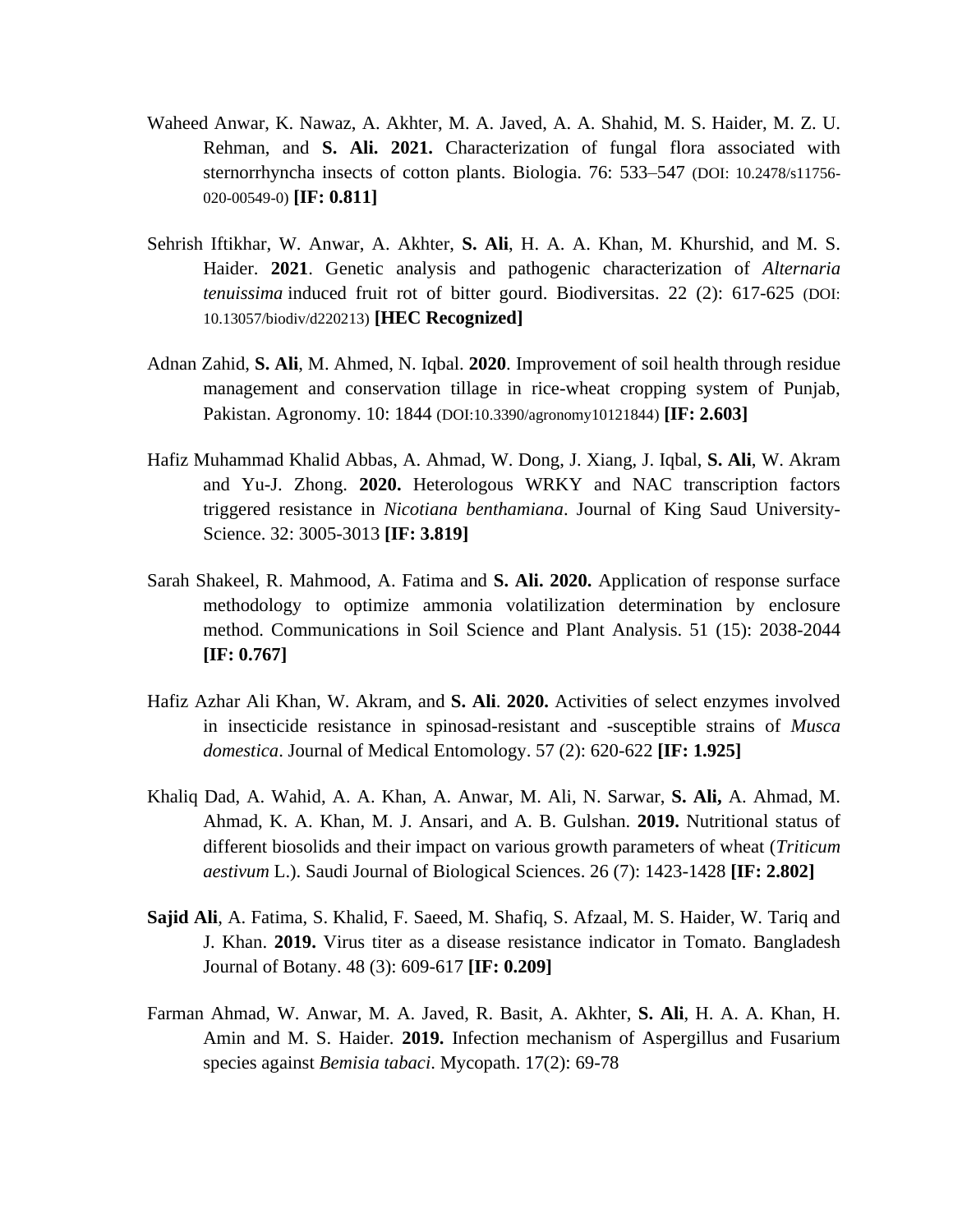- **Sajid Ali,** A. Fatima, Q. A. Bukhari, M. A. Iqbal, M. A. Rana, and S. Afzaal. **2019.** Effect of nitrogen fertilization on polyphenols in *Trachyspermum ammi* and *Foeniculum vulgare* under various lights interception. Zeitschrift fur Arznei- und Gewurzpflanzen. 23 (2): 67-71 **[IF: 0.075]**
- Muhammad Aamir Iqbal, A. Hamid, T. Ahmad, M. H. Siddiqui, I. Hussain, **S. Ali,** A. Ali, and Z. Ahmad. **2019.** Forage sorghum-legumes intercropping: effect on growth, yields, nutritional quality and economic returns. Bragantia. 78 (1): 82-95 **[IF: 1.025]**
- Farman Ahmad, W. Anwar, M. A. Javed, R. Basit, A. Akhter, **S. Ali**, H. A. A. Khan, H. Amin and M. S. Haider. **2019.** Infection mechanism of Aspergillus and Fusarium species against *Bemisia tabaci*. Mycopath (2019) 17(2): 69-78 **[IF: 1.025]**
- Ammara Fatima, **S. Ali**, M. Ijaz, R. Mahmood, J. Khan, A. I. Dar, M. Ahmad and S. Sattar. **2018**. Boron application improves the performance of fine grain rice cultivars. Pakistan Journal of Agricultural Sciences. 55 (4): 761-766 **[IF: 0.618]**
- **Sajid Ali**, S. Afzaal, A. Fatima, S. W. Ali, M. Anees, F. Saeed, Q. A. Bukhari, A. N. Shahzad, M. Munir. **2018**. Effect of different lights interception and varying concentration of nitrogen fertilization on polyphenols in *Nigella sativa*. Zeitschrift fur Arznei- und Gewurzpflanzen. 22 (3): 138-141 **[IF: 0.080]**
- Waheed Anwar, **S. Ali**, K. Nawaz, S. Iftikhar, M. Asim Javed, A. Hashem, A. A. Alqarawi, E. F. A. Allah and A. Akhter. **2018**. Entomopthogenic fungi *Clonostachys rosea* as a biocontrol agent against whitefly (*Bemisia tabaci*). Biocontrol Science and Technology. 28 (8): 750-760 **[IF: 1.000]**
- Muhammad Aamir Iqbal, A. Iqbal, Z. Maqbool, Z. Ahmad, E. Ali, M. H. Siddiqui and **S. Ali**. **2018**. Revamping soil quality and correlation studies for yield and yield attributes in sorghum-legumes intercropping systems. Bioscience Journal. 34 (3): 1165-1176 **[IF: 0.375]**
- H. A. A. Khan, W. Akram, T. Khan, M. Arshad, **S. Ali**, R. Mahmood and F. Hafeez. **2017.** Leaf traits and gall formation in mango, *Mangifera indica* L. Pakistan Journal of Agricultural Sciences. 54 (1): 91-96 **[IF: 0.677]**
- Muhammad Ali, A. A. Shahid, **S. Ali**. **2017**. First Report of Pythium debaryanum Causing Chilli Damping Off in Pakistan. Plant Disease. 101 (2): 391. (https://doi.org/10.1094/PDIS-08-16-1209-PDN) [**IF: 2.941]**
- **Sajid Ali**, B. Honermeier. **2016**. Post emergence herbicides influence the leaf yield, chlorophyll fluorescence and phenolic compounds of artichoke (*Cynara cardunculus* L.). Scientia Horticulturae**.** 203: 216-223. DOI 10.1016/j.scienta.2016.03.038 [**IF: 1.624]**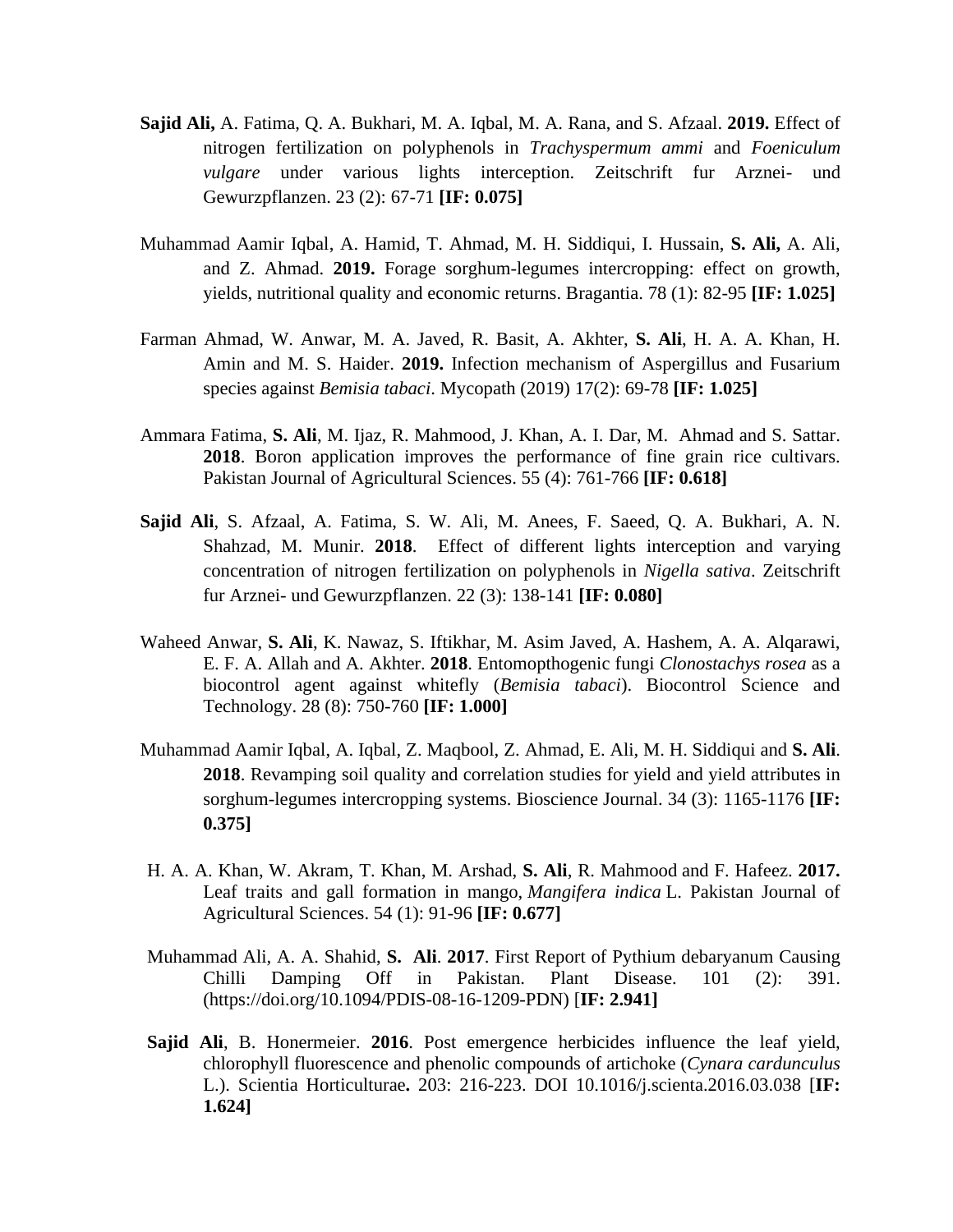- Muhammad Saqib, M. Ijaz, **S. Ali**, M. Latif, M. Ahmad, N. Akbar. **2016**. The effect of different weed management strategies on the growth and yield of direct seeded dry rice (*Oryza sativa* L.). Planta Daninha**.** 34 (1): 57-64. DOI 10.1590/S0 100-835820 16340 100006 [**IF: 0.461]**
- S. Iftikhar, A. A. Shahid, **S. Ali**. **2016**. First report of *Curvularia lunata* var. *aeria* causing leaf blight on tomato in Pakistan. Journal of Plant Pathology**.** 98 (1): 180. [**IF: 1.267]**
- Naeem Iqbal, H. A. A. Khan, A. M. Alvi, S. Saeed, T. Khan, **S. Ali,** Q. Saeed. **2016.**  Knowledge, attitude and practices of household people about termites in southern Punjab, Pakistan. Journal of Entomology and Zoology Studies. 4 (5): 17-21**.**
- **Sajid Ali**, M. Shahbaz, A. N. Shahzad, H. A. A. Khan, M. Anees, M. S. Haider and A. Fatima**. 2015**. Impact of copper toxicity on stone-head cabbage (*Brassica oleracea* var. *capitata*) in hydroponics. PeerJ. DOI 10.7717/peerj.1119 [**IF: 2.183]**
- Muhammad Ijaz, M. A. S. Raza, **S. Ali**, K. Ghazi, T. A. Yasir, M. Saqib and M. Naeem. **2015**. Differential Planting Density Influences Growth and Yield of Hybrid Maize (*Zea mays* L.). Journal of Environmental and Agricultural Sciences. 2 (3): 1-5
- Rashid Mahmood, A. A. Shahid, A. Usmani, M. S. Haider and **S. Ali. 2014**. Nitrification Inhibition Potential of Various Leaf Extracts. Philippine Agricultural Scientist. 97 (3): 287-293 [**IF: 0.256]**
- Hafiz Muhammad Khalid Abbas, M. A. Farooq, S. Atta, M. N. Subhani, M. S. Haider and **S. Ali. 2014.** Evaluation of different sugar beet varieties against *Fusarium oxysporum* f. sp. betae and *Alternaria alternate*. Pakistan Journal of Phytopathology 26 (1): 115- 117 **[HEC Recognized]**
- **Sajid Ali,** M. Shahbaz, M. A. Nadeem, M. Ijaz, M. S. Haider, M. Anees and H. A. A. Khan. **2014**. The relative performance of weed control practices in September sown maize. Mycopath 12 (1): 43-51
- **Sajid Ali** & B. Honermeier. **2013**. Can herbicide stress in artichoke (*Cynara cardunculus* L.) be detected by chlorophyll fluorescence? Int. J. Agri. Biol. 15 (6): 1295-1300 [**IF: 0.902]**
- Bernd Honermeier, **S. Ali**, B. Leschhorn, A. Mahmood, M. Ijaz, M. Russo, M. Shafiee, H. Ullah and S. Zeller. **2013**. Cultivation of medicinal and spice plants in Germany- A Review. Int. J. Agri. Biol. 15 (6): 1379-1388 [**IF: 0.902]**
- **Sajid Ali** and B. Honermeier. **2013**. Flavonoid concentrations of artichoke (*Cynara cardunculus* L.) leaves under the influence of harvest frequency and plant density. Zeitschrift fur Arznei- und Gewurzpflanzen. 18 (2): 80–86 [**IF: 0.281]**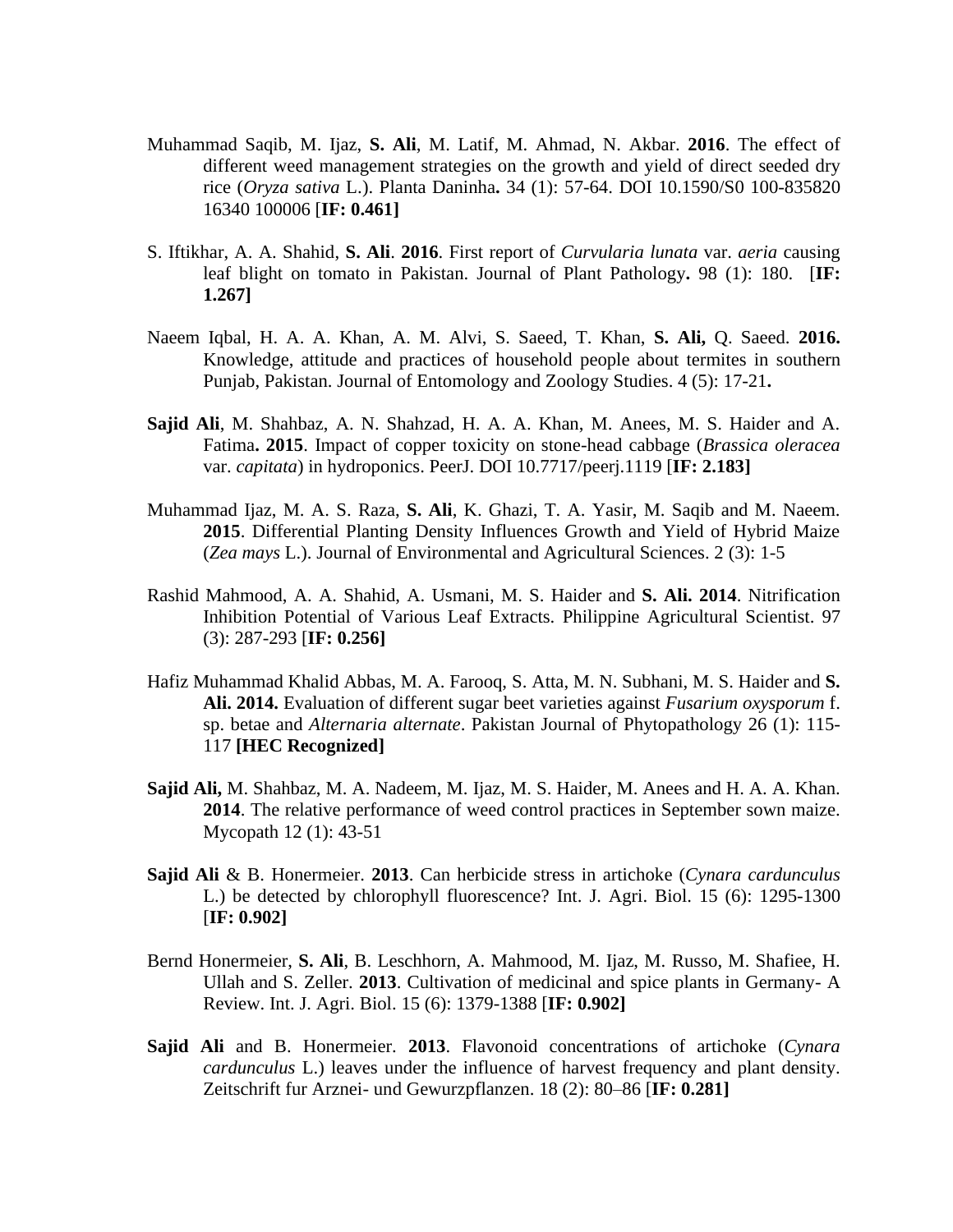- **Sajid Ali**, A. Laique, M. Shafique, S. J. Khan and S. Atta. **2012**. Comparative Study of Mushroom growth on different media. Mycopath 10 (1): 37-39
- **Sajid Ali** and B. Honermeier. **2011**. Effect of harvest frequency and plant density on leaf yield and caffeoylquinic acids in artichoke (*Cynara cardunculus* L.). Zeitschrift fur Arznei- und Gewurzpflanzen. 16 (4): 162 – 170 [**IF: 0.286]**
- Hafiz Mujeeb ur Rehman, **S. Ali** and M. M. Akram. **2011**. Resource Conservation Strategy for enhancing wheat productivity in Pakistan. Mycopath 9 (2): 79-85
- **Sajid Ali**. **2011**. Leaf yield and polyphenols of artichoke (*Cynara cardunculus* L.) influenced by harvest frequency and herbicide stress. Ph. D Thesis. Inst. Agron. Plant Breeding I, JLU, Giessen, Germany (**ISBN: 978-3-8359-5783-1**)
- **Sajid Ali,** A. Iqbal and M. A. Zia. **2003**. Weed crop combination in wheat (*Triticum aestivum* L.) by nitrogen levels and herbicide doses. Pakistan Journal of Biological Sciences. 6 (5): 452-455 **[HEC Recognized]**
- **Sajid Ali,** M. Akhtar and A. Iqbal. **2003**. Effect of nitrogen and herbicide on growth and yield of wheat. Asian Journal of Plant Sciences. 2 (17-24): 1212-1214.
- **Sajid Ali**. **2002**. Weed-crop competition in wheat (*Triticum aestivum* L.) as affected by nitrogen levels and herbicide doses. M. Sc. Thesis. Dept. Agron. Univ. Agri. Faisalabad.

#### **BOOK CHAPTERS:**

Muhammad Aamir Iqbal, **Sajid Ali**, Ayman El Sabagh, Zahoor Ahmad and Muzammil H. Siddiqui. **2020**. Changing Climate and Advances on Weeds Utilization as Forage: Provisions, Nutritional Quality and Implications. DOI: <http://dx.doi.org/10.5772/intechopen.91386>

#### **CONFERENCE PROCEEDINGS:**

- Muneeb Ullah Khan, S. Ali, A. Fatima, M. R. Tariq, M. Anees, and M. T. Manzoor. **2021**. Efficacy of Neem (*Azadirachta indica*) Extracts on Bacterial Diseases of Cabbage & Cauliflower. In Abstracts, 1<sup>st</sup> International Conference on STEMS (Science, Technology, Engineering, Mathematics and Social Sciences). The Islamia University of Bahawalpur, Pakistan. Pp 00. March 30-31, 2021
- **Sajid Ali**, A. Fatima, S. Afzaal, H. A. A. Khan, M. Anees, and M. T. Manzoor. **2020**. Medicinal value of neglected herbs: famers' perspective. In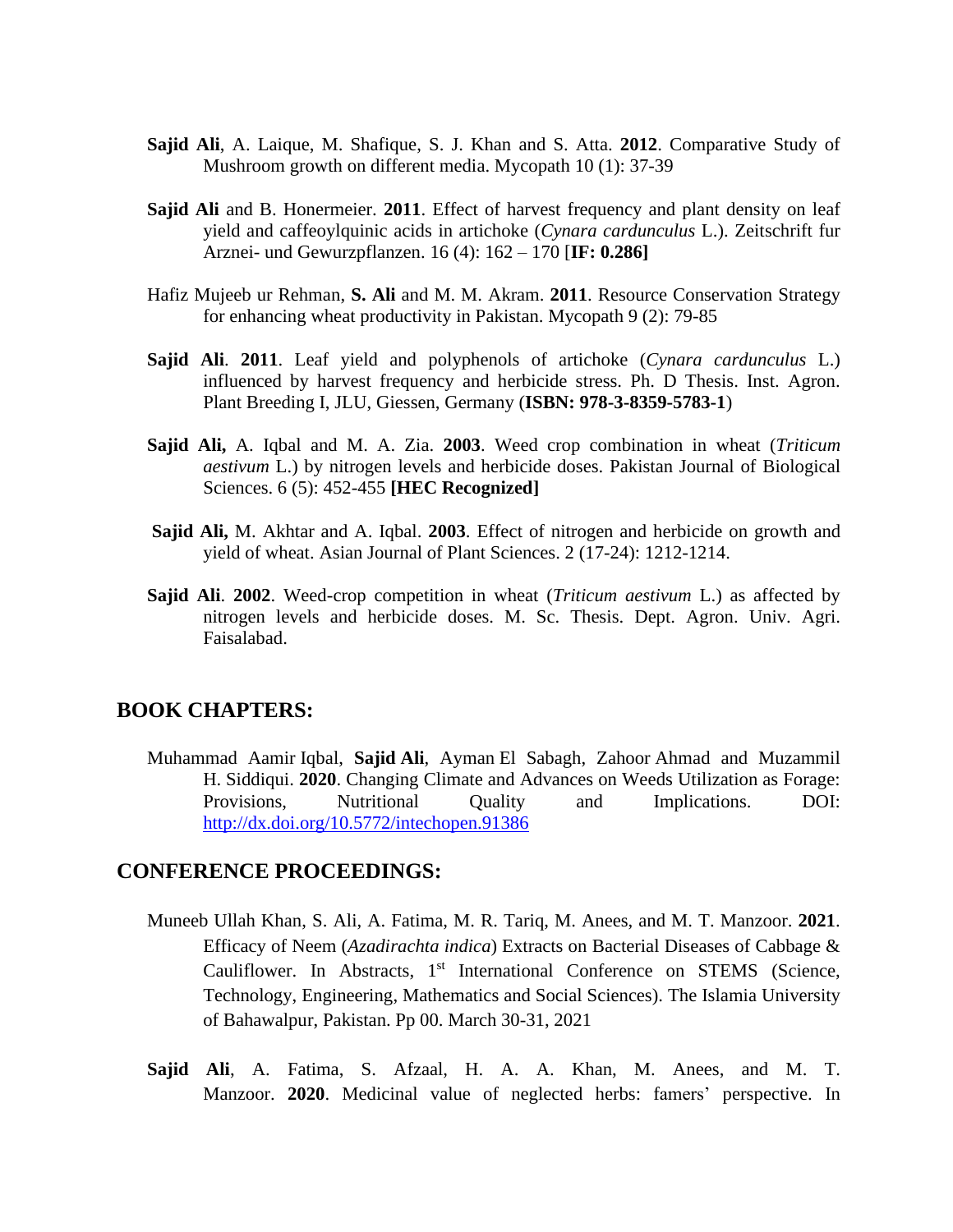Abstracts, International Horticulture Conference (IHC 2020): Revolutionizing Horticulture for Secured Future. Institute of Agricultural Sciences, University of the Punjab, Lahore- Pakistan. pp 33. February 26-28.

- Muhammad Riaz, M. Adnan, I. Rehman, **S. Ali**, R. Mahmood, M. S. Arif, and Tahira Yasmeen. **2020.** biochar and mineral fertilizer enhanced radish (*Raphanus raphanistrum*) biomass, soil organic carbon and available nutrients in alkaline calcareous soil. In Abstracts, International Horticulture Conference (IHC 2020): Revolutionizing Horticulture for Secured Future. Institute of Agricultural Sciences, University of the Punjab, Lahore- Pakistan. pp 40. February 26-28.
- Moazzam Anees, A. Z. Awan, M. T. Manzoor, **S. Ali**, S. W. Ali, M. R. Tariq, and M. Shafiq. **2020**. Post-harvest treatments improve the physicochemical characteristics of guava (*psidium guajava*) fruit cv. surahi**.** In Abstracts, International Horticulture Conference (IHC 2020): Revolutionizing Horticulture for Secured Future. Institute of Agricultural Sciences, University of the Punjab, Lahore-Pakistan. pp 03. February 26-28.
- Faiza Shafique Khan, C. Hu, M. Shafiq, **S. Ali**, and M. Anees. **2020**. MYC2 transcription factor mediates by jasmonates signaling pathway stimulate the tolerance mechanism against the abiotic stress in plants. In Abstracts, International Horticulture Conference (IHC 2020): Revolutionizing Horticulture for Secured Future. Institute of Agricultural Sciences, University of the Punjab, Lahore- Pakistan. pp 64. February 26-28.
- **Sajid Ali**, A. Fatima and S. Afzaal. **2019**. Anti-bacterial potential of herbal polyphenols: management strategy for drug resistant bacterial pathogens. In Abstracts, International Conference of Punjab University: Recent Advances in Molecular Sciences. University of the Punjab, Lahore- Pakistan. pp 262. November 06-08.
- Sohaib Afzaal, F. Zahid, **S. Ali,** and M. S. Haider. **2019.** Effects of fermentation and sterilization on phytic acid contents in wheat bran and sensory evaluation of bread baked with pre-fermented and pre-sterilized bran. International Conference of Punjab University: Recent Advances in Molecular Sciences. University of the Punjab, Lahore- Pakistan. pp 296. November 06-08.
- **Sajid Ali**, Ammara Fatima, Sohaib Afzaal, Hafiz Azhar Ali Khan, Moazzam Anees and Muhammad Tariq Manzoor. **2019**. Do farmers know the medicinal and economical importance of non-traditional herbs? In Abstracts, 6th International Conference on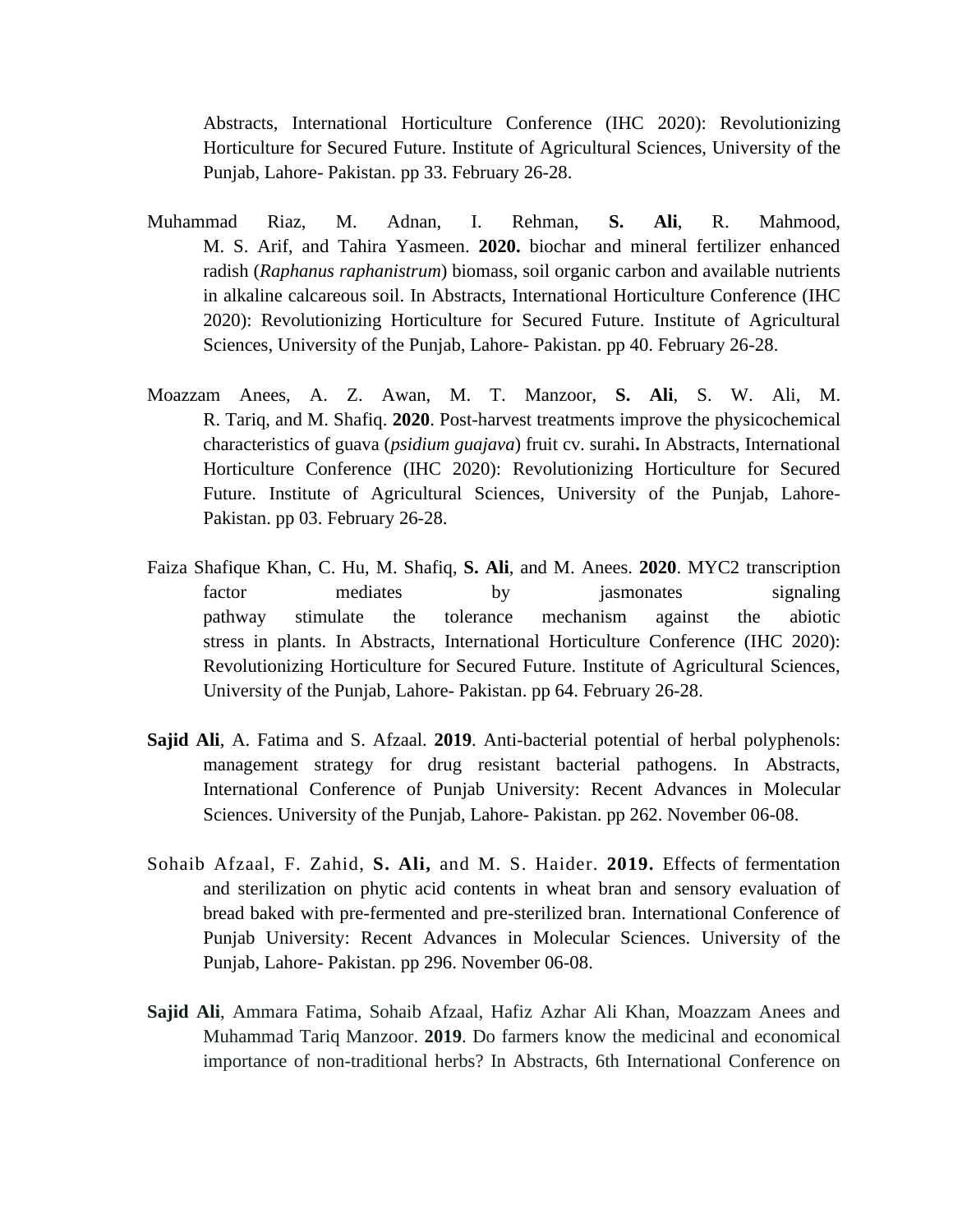''Sustainable Agriculture in Changing Climate: Strategies and Management''. University of the Poonch Rawalakot, AJK. June 19-21.

- **Sajid Ali**, A. Fatima, S. Afzaal, H. A. A. Khan, M. Anees and M. T. Manzoor. **2019.** Medicinal value of non-traditional crops: Do the farmers care about it? In Abstracts, International Horticulture Conference. Department of Horticulture, Bahauddin Zakariya University, Multan, Pakistan. pp 136. February 26-28.
- **Sajid Ali,** A. Fatima, S. Afzaal, W. Anwar, A. Zahid, A. Akhter, M. Anees and M. T. Manzoor. **2019.** Polyphenols for detoxification of heavy metals. In Abstracts, International Conference on Environmental Toxicology and Health, Department of Environmental Sciences, COMSATS University Islamabad, Vehari Campus, PAKISTAN. pp 6. February 25-27.
- **Sajid Ali** and Ammara Fatima. **2019.** Bioactive compounds in neglected herbs: A way for health cure. In Abstracts, International Conference on Food, Agricultural Science and Technology (IC-FAST). University of the Punjab, Lahore. pp 71. January 15-17
- **Sajid Ali,** A. Fatima, H. Shanakhat, F. Saeed, S. Afzaal, T. Bahar, W. Anwar, M. S. Haider. **2018.** Isolation of *Bacillus species* from rhizosphere and their antifungal activity against *Alternaria alternate*. In Abstracts, International Conference on Biological Control of Pests and Diseases: Progress and Prospects. Department of Agriculture and Agribusiness Management, University of Karachi, Pakistan. pp 4. July 09-11.
- Adnan Zahid, A. A. Shahid, A. Javed, **S. Ali,** W. Anwar. **2018.** Management of Fusarium wilt of tomato (*Lycopersicon Esculentum* Mill.) by biological and chemical strategies. In Abstracts, International Conference on Biological Control of Pests and Diseases: Progress and Prospects. Department of Agriculture and Agribusiness Management, University of Karachi, Pakistan. pp 3. July 09-11.
- Adnan Akther, M. T. Manzoor, **S. Ali,** A. Javed, W. Anwar. **2018.** Impact of activated biochar on the disease causing potential of *Fusarium oxysporum* F. Sp. *Lycopersici chlamydospores*. In Abstracts, International Conference on Biological Control of Pests and Diseases: Progress and Prospects. Department of Agriculture and Agribusiness Management, University of Karachi, Pakistan. pp 40. July 09-11.
- Moazzam Anees, M. Tayyab, M. T. Manzoor, **S. Ali,** S. W. Ali, M. S. Haider. **2018.** Effect of climatic change over the population density of *Dipornia citri* in kinnow orchard. In Abstracts, International Conference on Biological Control of Pests and Diseases: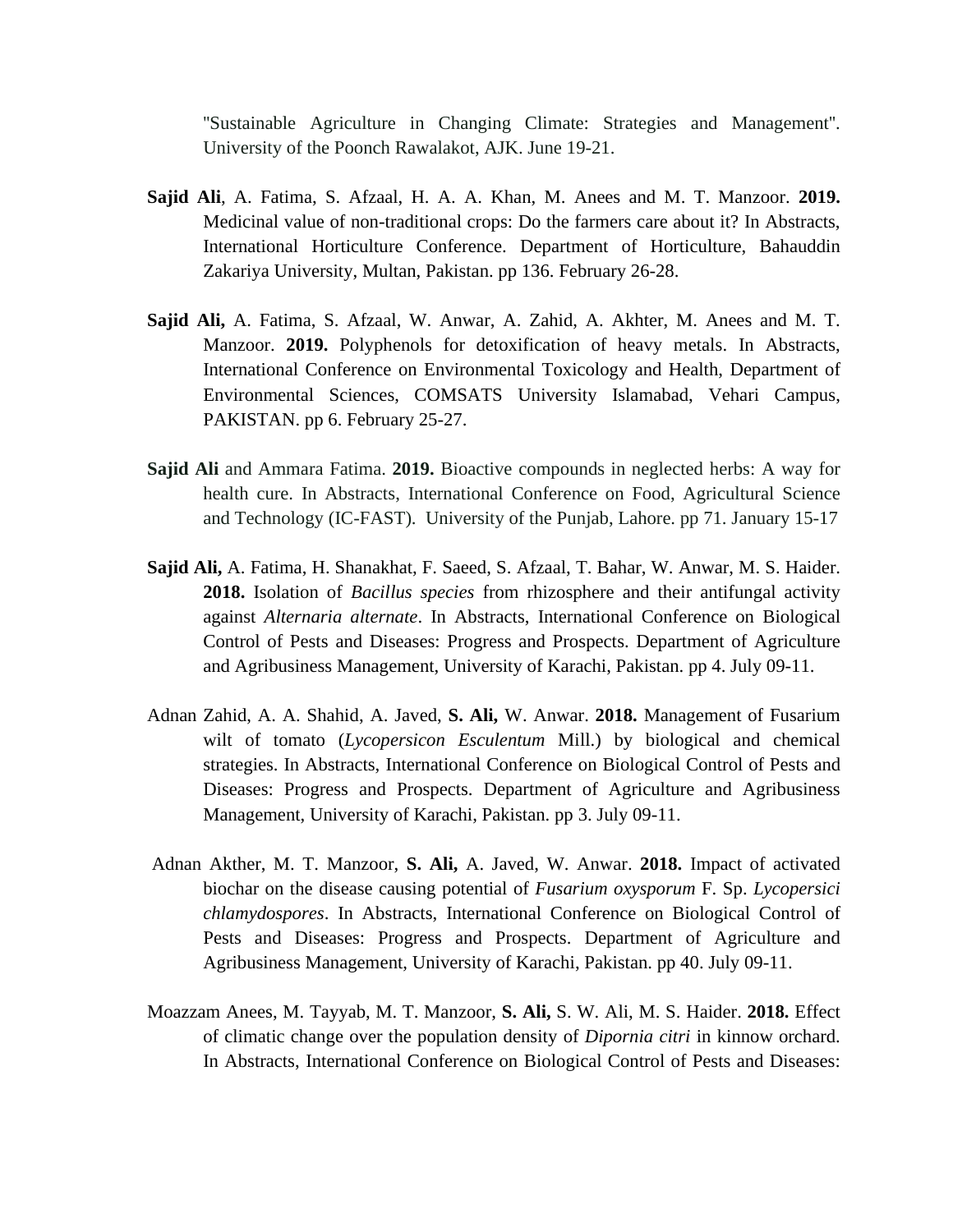Progress and Prospects. Department of Agriculture and Agribusiness Management, University of Karachi, Pakistan. pp 47. July 09-11.

- Muhammad Tariq Manzoor, M. Anees, **S. Ali,** A. Akhter, M. S. Haider. **2018.** Expressiveness of mastrevirus movement protein gene n *Nicotiana benthamiana*. In Abstracts, International Conference on Biological Control of Pests and Diseases: Progress and Prospects. Department of Agriculture and Agribusiness Management, University of Karachi, Pakistan. pp 57. July 09-11.
- Waheed Anwar, K. Nawaz, **S. Ali,** M.A. Javed, A. Zahid, M. S. Haider. **2018.** First incidence of leaf spot of cotton caused by *Boeremia exigua* in Punjab Pakistan. In Abstracts, International Conference on Biological Control of Pests and Diseases: Progress and Prospects. Department of Agriculture and Agribusiness Management, University of Karachi, Pakistan. pp 61. July 09-11.
- **Sajid Ali,** S. Afzaal, A. Fatima, Q. A. Bukhari, Z. Latif. **2018.** Behavior of polyphenols in Trachyspermum ammi under varying nitrogen fertilization and light interception. In Abstracts, 1<sup>st</sup> International and 2<sup>nd</sup> National Conference on Challenges and Opportunities to Boost Agriculture in Changing Climate. College of Agriculture, Bahauddin Zakariya University, Bahadur Sub-Campus, Layyah, Pakistan. pp 439. March 26-28.
- Adnan Zahid, A. A. Shahid, K. A. Khan, **S. Ali** and W. Anwar. **2018**. Identification of Soil Linked Productivity Constraints of IAGS Farm by using GPS and GIS Based Soil Fertility Maps. In Abstracts,  $1<sup>st</sup>$  International and  $2<sup>nd</sup>$  National Conference on Challenges and Opportunities to Boost Agriculture in Changing Climate. College of Agriculture, Bahauddin Zakariya University, Bahadur Sub-Campus, Layyah, Pakistan. pp 273. March 26-28.
- W. Anwar, K. Nawaz, **S. Ali,** M. A. Javed, A. Zahid, A. A. Shahid, A. Akhter and M. S. Haider. **2018**. Micro biomes associated with insects of cotton crop in different agro ecological zones of Punjab, Pakistan. In Abstracts,  $1<sup>st</sup>$  International and  $2<sup>nd</sup>$  National Conference on Challenges and Opportunities to Boost Agriculture in Changing Climate. College of Agriculture, Bahauddin Zakariya University, Bahadur Sub-Campus, Layyah, Pakistan. pp 440. March 26-28.
- **Sajid Ali**, A. Fatima, S. Afzaal, F. Saeed, A. N. Shahzad and C. A. Ahmad. **2017**. Efficacy studies of varying nitrogen concentration and light on polyphenolic compounds in *Nigella sativa.* In Abstracts, International Conference on Plants; Their Chemical and Biological Applications for Today and Tomorrow. Deptt. Botany, Univ. of Gujrat. pp 48. April 12-13.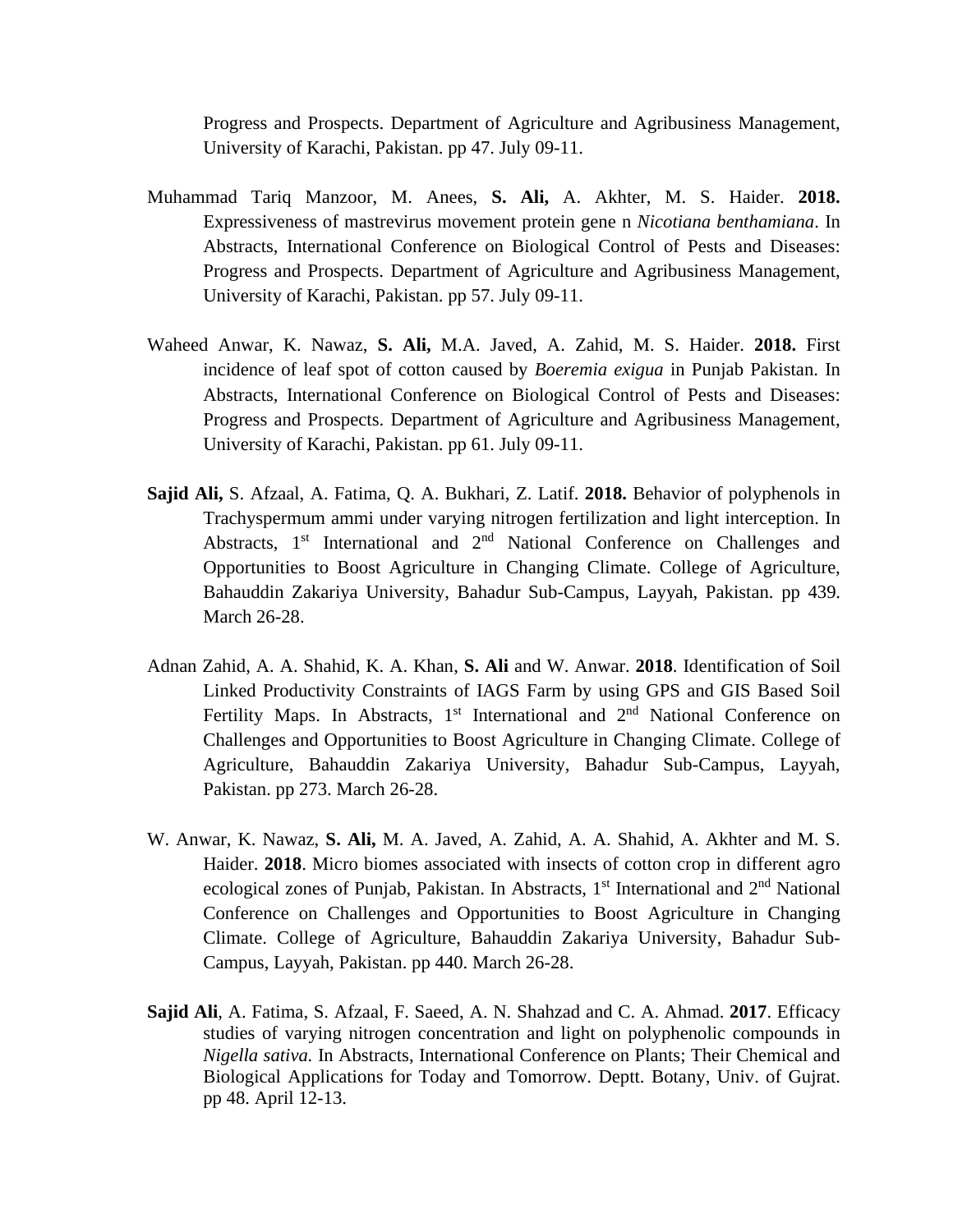- Sohaib Afzaal, **S. Ali,** A. Fatima, N. U. Khan, A. N. Shahzad and C. A. A. **2017**. Legislations for food safety management: importance and future perspectives. In Abstracts, National Conference on Challenges and Opportunities to Boost Agriculture in Changing Climate. College of Agriculture, Bahauddin Zakariya University, Bahadur Sub-Campus, Layyah, Pakistan. pp 55. March 29-30.
- Muhammad Javed Iqbal, Z. U. Rehman, U. Hameed, W. Anwar, **S. Ali** and M. S. Haider. **2017**. Diversity dynamics of *begomovirus,* a prevailed threat to cotton based economy of pakistan. In Abstracts, National Conference on Challenges and Opportunities to Boost Agriculture in Changing Climate. College of Agriculture, Bahauddin Zakariya University, Bahadur Sub-Campus, Layyah, Pakistan. pp 134. March 29-30.
- Waheed Anwar, K. Nawaz, A. A. Shahid, M. S. Haider, S. Iftikhar and **S. Ali**. **2017**. *Clonostachys rosea* as entomopathogenic fungi against *Bemisia tabaci.* In Abstracts, National Conference on Challenges and Opportunities to Boost Agriculture in Changing Climate. College of Agriculture, Bahauddin Zakariya University, Bahadur Sub-Campus, Layyah, Pakistan. pp 243. March 29-30.
- Muhammad Ali, M. Ashfaq, **S. Ali**, A. Gulzar, A. Ghaffar and M. Shahzad. **2016**. Response of Different Genotypes of Brinjal to Jassid Population by External Application of Potash in Lahore. In Proceedings, International Conference on Significance of Potash Use in Pakistani Agriculture, Lahore, Pakistan. November 24-25.
- **Sajid Ali**, S. Afzaal, A. Fatima and A. A. Shahid. **2016**. Quantitative determination of polyphenolic compounds in medicinal plants under varying nitrogen fertilization and light interception. In Abstracts, Annu. Meet., ASA, CSSA & SSSA, Phoenix, AZ. USA. November 06-09.
- **Sajid Ali,** B. Honermeier, A. Fatima, H. A. A. Khan and M. Anees. **2015**. Post emergence application of herbicides alters the chlorophyll contents in artichoke (*Cynara cardunculus* L.). In Abstracts, International Plant Protection Conference, Berlin, Germany. August 23-27.
- Hafiz Azhar Ali Khan, T. Khan and **S. Ali**. **2015**. Persistence and toxicity of spinosad on wheat and rice grains against *Rhyzopertha dominica* and *Tribolium castaneum*. In Abstracts, International Plant Protection Conference, Berlin, Germany. August 23- 27.
- Moazzam Anees, M. Tayyab, M. Afzal, A. B. M. Raza, M. S. Haider, **S. Ali**, H. A. A. Khan and M. Shafiq. **2015**. Efficacy of different insecticides against the Asian citrus psyllid (*Diaphorina citri*) at its peak populated months in kinnow. In Abstracts, International Conference on Crop protection for sustainable agriculture. Institute of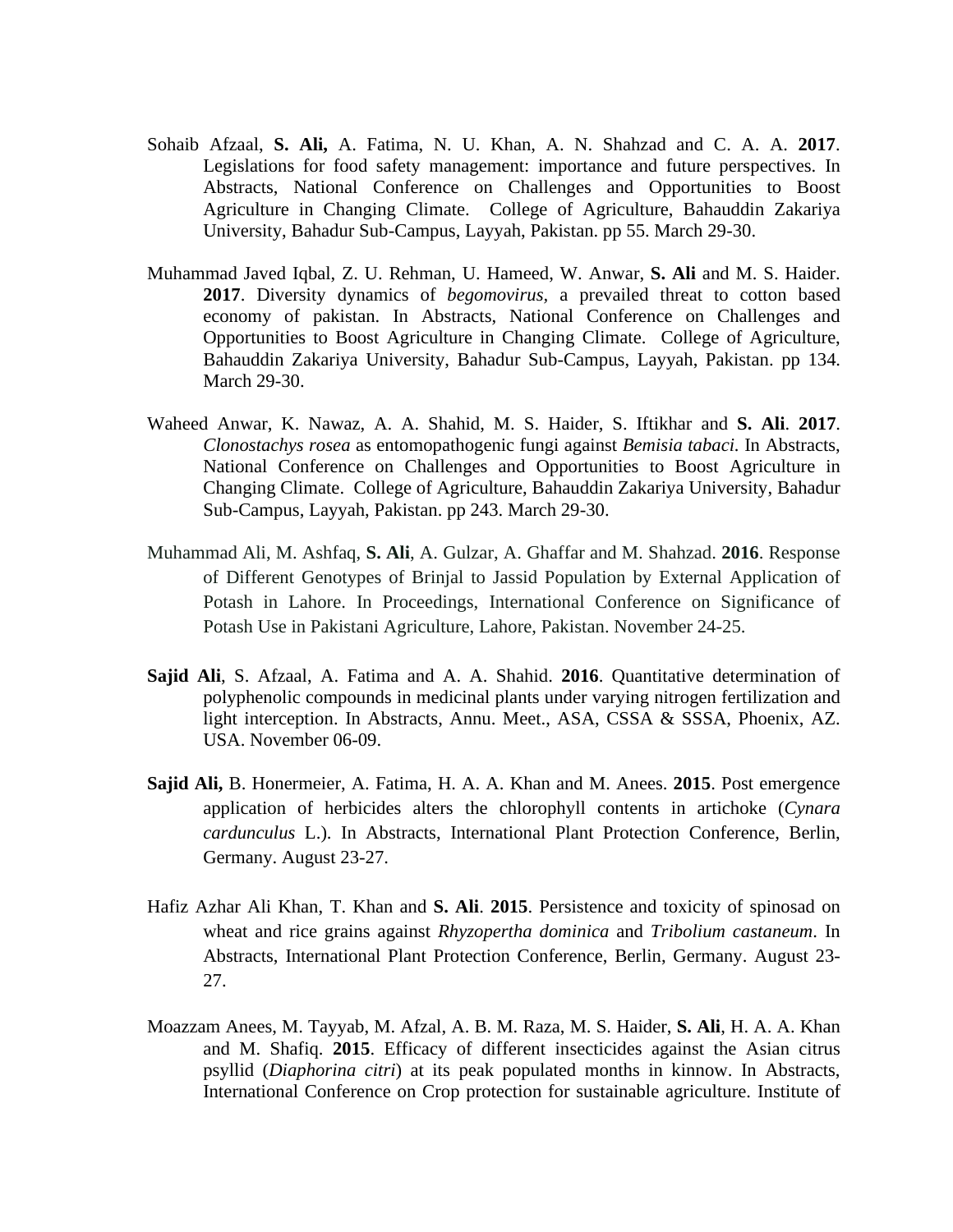Agricultural Sciences, Univ. of the Punjab, Lahore, Pakistan. pp 180. November 23- 25.

- Abid Ilyas Dar, M. Ahmad, J. Khan and **S. Ali. 2015.** Boron application improves the performance of fine grains rice cultivar. In Abstracts, International conference on soil sustainability for food security, Univ. Agri. Faisalabad, Pakistan. November 15- 17.
- **Sajid Ali,** B. Honermeier, M. Anees and H. A. A. Khan**. 2014**. Herbicides affect the chlorophyll contents in artichoke leaves (*Cynara carducnulus* L). In Abstracts, Annu. Meet., ASA, CSSA & SSSA, Long Beach, CA. USA. November 02-05.
- Hafiz Azhar Ali Khan, W. Akram, T. Khan and **S. Ali. 2014**. Leaf nutrients could affect insect gall formation in mango, *Mangifera indica* L. In Abstracts, World Mango Conference. College of Agriculture and Environmental Science, The Islamia University of Bahawalpur, Bahawalpur, Pakistan. pp 29. June 24-25.
- Moazzam Anees, **S. Ali,** M. S. Haider, M. Shafiq and F. M. Tahir. **2014**. Effect of foliar application of micronutrients on the leaf nutritional status of mango (*Mangifera indica* L.) cv. Dusehri leaves. In Abstracts, World Mango Conference. College of Agriculture and Environmental Science, The Islamia University of Bahawalpur, Bahawalpur, Pakistan. pp 37. June 24-25.
- **Saijd Ali. 2013**. Can post harvest treatments influence the quality and shelf life of tomato? In Abstracts, DAAD-HEC International Summer School "Food Security in Times of Climate Change". Department of Biosciences, COMSATS Institute of Information Technology, Islamabad, Pakistan. pp 34. November 02-05.
- **Saijd Ali,** B. Honermeier. **2013**. Can herbicide stress be detected by chlorophyll fluorescence and polyphenol analysis in artichoke (*Cynara cardunculus* L)? In Abstracts, International conference on Crop Management in Changing Climate. University of Agriculture, Faisalabad, Pakistan. pp 27. February 11-13.
- **Saijd Ali,** A. A. Shahid, N. Ahmad, J. Khan, W. Tariq and M. S. Haider. **2013**. Influence of light interception and nitrogen fertilization on yield and concentration of polyphenols in fennel (*Foeniculum vulgare* L.). In Abstracts, International conference on Crop Management in Changing Climate. University of Agriculture, Faisalabad, Pakistan. pp 28. February 11-13.
- Muhammad Bilal Chattha, N. Mahmood, **S. Ali**, R. Mahmood, M. U. Chattha and M. U. Chattha. **2013**. Response of spring planted sugarcane (*Saccharum officinarum* L.) to earthing up and fertilizer levels. In Abstracts, International conference on Crop Management in Changing Climate. University of Agriculture, Faisalabad. Pakistan. pp 51. February 11-13.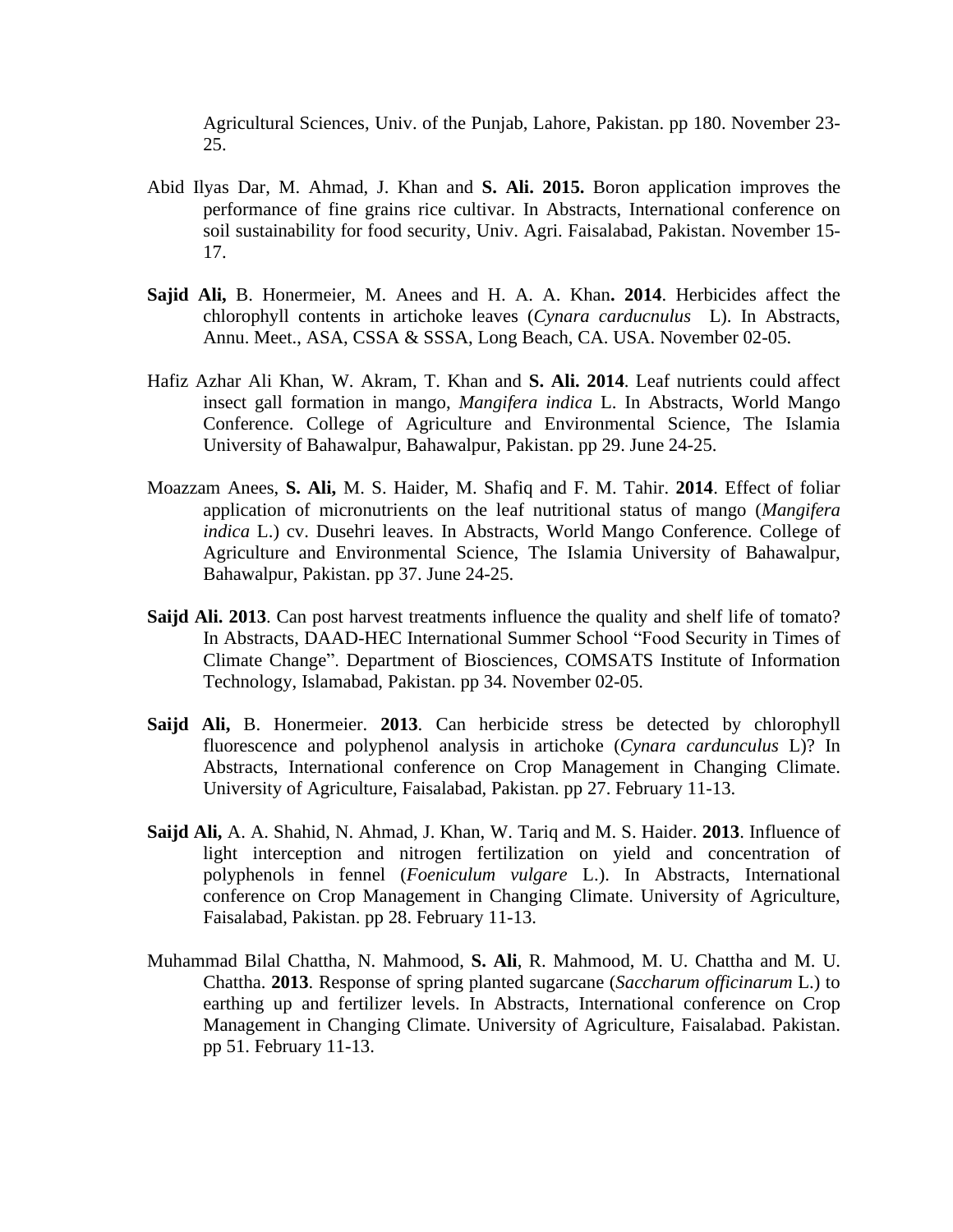- Muhammad Nadeem, **S. Ali**, M. A. Wahid and M. Shahid. **2013**. Nutrient cycling in agroecosystem: Environmental friendly use of phosphorus fertilizer for sustainable crop production in Pakistan. In Abstracts, 1st International Conference on Global Environmental Changes. Government College University, Faisalabad, Pakistan. pp 114. January 15-16.
- **Sajid Ali** and B. Honermeier. **2011**. Chlorophyll fluorescence as an indicator of herbicide stress in artichoke (*Cynara cardunculus* L.). In Abstracts, Annu. Meet., ASA, CSSA & SSSA, San Antonio, TX. USA. October 16-19.
- **Sajid Ali** and B. Honermeier. **2010**. Herbicides affect yield, physiology and polyphenols in artichoke leaves (*Cynara cardunculus* L.). 53rd Annual conference of German Society of Agronomy (Coexistence of green gene technology). Hohenheim, Germany. pp 27-30. September 28-30.
- **Sajid Ali** and B. Honermeier. **2010**. Harvest frequency influences leaf yield and polyphenols in artichoke (*Cynara cardunculus* L.). In Abstracts, Annu. Meet., ASA, CSSA & SSSA, Long Beach, CA. USA. October 31- November 3.
- Bernd Honermeier, **Sajid Ali**, Süer Yüce, Emine Bayram. **2010**. Blatterträge und Gehalte an Polyphenolen der Artischocke (*Cynara cardunculus* L.) beim Anbau unter humiden Klimabedingungen. Association of the German-Turkish Agricultural and Natural Scientists, 9th Symposium of VDTAN. Antakya- Hatay, Turkey. March 22-26.
- Bernd Honermeier, **S. Ali** C. Matthes, S. Goettmann and F. Yan. **2009**. Polyphenole in der Artischocke (*Cynara cardunculus* ssp. f*lavescens* WIKL.) entwicklungspysiologische und agronomische Einflussfaktoren. 44th lecture's session (50 years of Agronomic Society- Review and future prospects). Weihensttephan science center, Freising, Germany. pp 85-87. March 16-17.
- **Sajid Ali** and B. Honermeier. **2008**. Pyridate decreases chlorophyll fluorescence in artichoke (*Cynara cardunculus* L.) 554. In Abstracts, Annu. Meet., ASA, CSSA, SSSA & GSA, Houston, TX. USA. October, 05-09.
- **Sajid Ali** and B. Honermeier. **2008**. Effect of agronomic factors and abiotic stress on leaf yield and polyphenols in artichoke (*Cynara cardunculus* L.). Joint lecture's session of Institute of Agronomy and Institute of Organic farming. Rauischholzhausen, Germany. July 02.
- **Sajid Ali** and B. Honermeier. **2008**. Effect of Harvest frequency on leaf yield and CQA content of artichoke (*Cynara cardunculus* ssp. *Flavescens* WIKL.). Joint conference of (18<sup>th</sup>) Bernburger winter seminar  $\&$  (5<sup>th</sup>) symposium of medicinal plants and spice (Quality, efficiency and sustainability). Bernburg, Germany. pp 56-57. February 18- 21.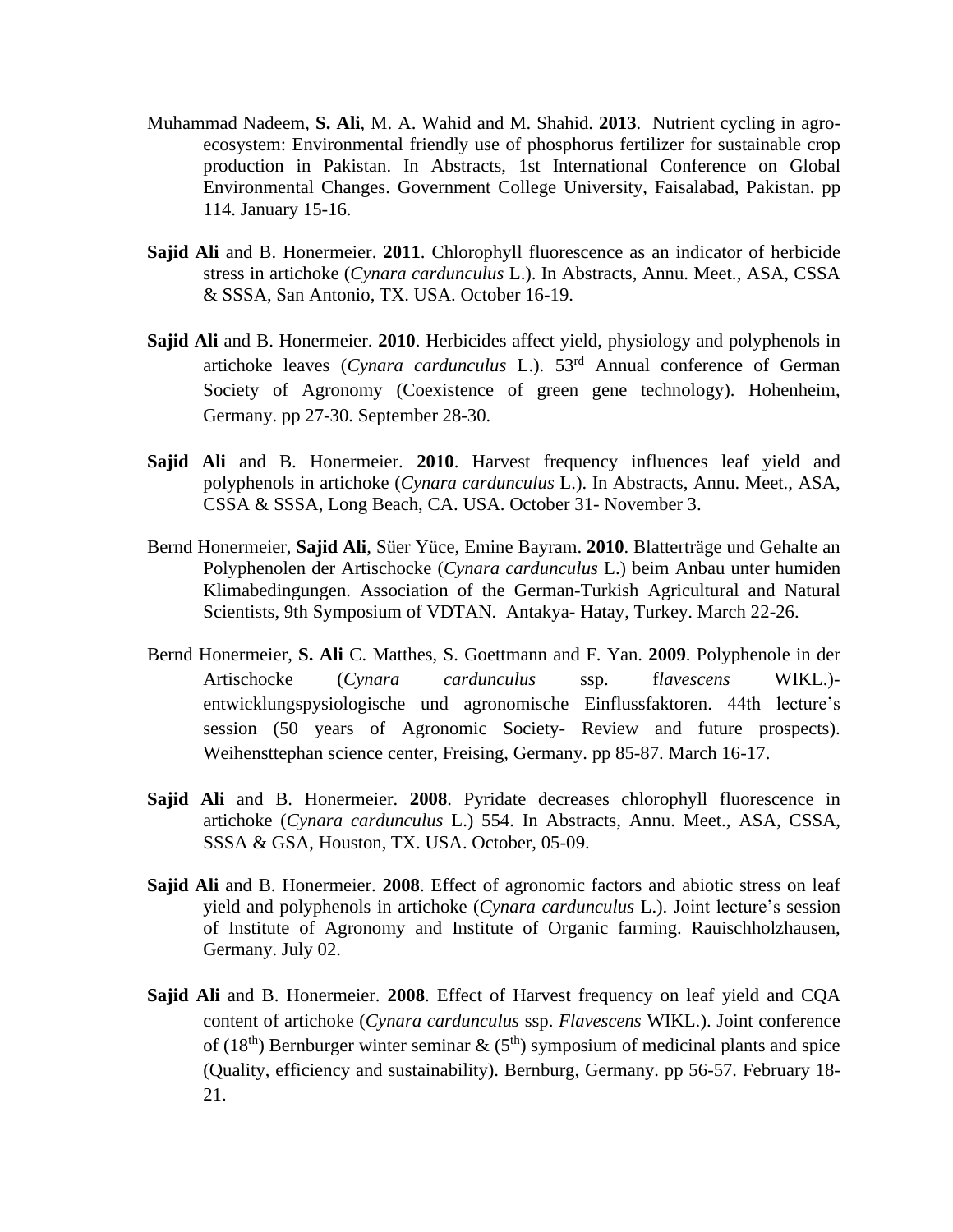- **Sajid Ali** and B. Honermeier. **2008**. Effect of herbicides on photosynthetic yield and leaf yield in artichoke (Cynara cardunculus L.). Joint conference of (51<sup>st</sup> Annual conference) German Society of Agronomy  $\&$  (51<sup>st</sup> annual conference) German society of plant breeding (Bio diversity in crop production). Goettingen, Germany. pp 55-56. October 01-02.
- **Sajid Ali** and B. Honermeier. **2007**. Effect of Harvest frequency on leaf yield and concentration of polyphenols in artichoke (*Cynara cardunculus* L.). 50th Annual conference of German Society of Agronomy (50 years of Agronomic society-Review and future prospects). Bonn, Germany. pp 242-243. September 18-20.
- **Sajid Ali** and B. Honermeier. **2007**. Herbicide application in relation to chlorophyll fluorescence, leaf yield and polyphenol contents in artichoke (*Cynara cardunculus*  L.). In Abstracts, Annu. Meet., ASA, CSSA, SSSA, New Orleans, LA. USA. pp 249. November 04-08.
- Bernd Honermeier and **Sajid Ali**. **2007**. Effect of plant development on the concentration of polyphenols in artichoke (*Cynara cardunculus* L). Symposium Giessen Graduate Center for Life Sciences, Section Human, Nutrition and Environment. Giessen, Germany. May 30.
- **Sajid Ali** and B. Honermeier. **2007**. Effect of harvest time and herbicide application on leaf yield and polyphenolic contents of artichoke (*Cynara cardunculus* L.). Winter conference of International Society of Soil Fertility. Rauischholzhausen, Germany. March 01-03.
- Christian Matthes, F. Yan, **S. Ali** and B. Honermeier. **2006**. Morphologische und tageszeitliche Einflüsse auf den Gehalt an Ployphenolen in den Blattdrogen der Artischocke (*Cynara cardunculus*). 49th Annual conference of German Society of Agronomy (Renewable Resources in Agronomy). Rostock, Germany. pp 192-193. September 19-21.

#### **CONFERENCES ORGANIZED:**

- Conference Secretary. International Conference on Significance of Potash Use in Pakistani Agriculture. **2016**. Institute of Agricultural Sciences, University of the Punjab, Lahore, Pakistan. November, 24-25, 2016.
- Member Organizing Committee. National Workshop on Alternate Crops for the Future of Pakistan. **2016**. Institute of Agricultural Sciences, University of the Punjab, Lahore, Pakistan. May 16, 2016.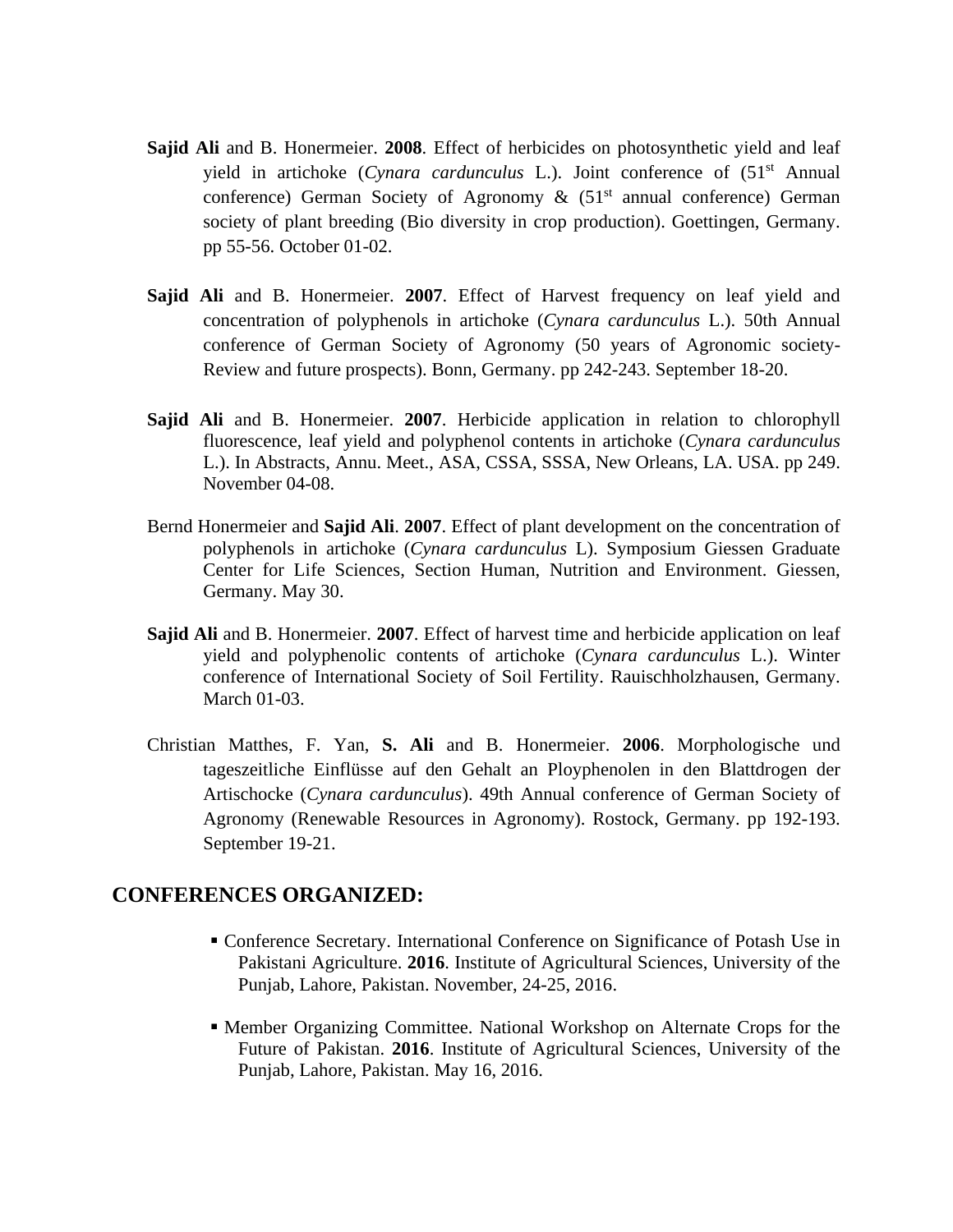**International** Anatomal/10<sup>th</sup> National Conference of Pakistan Phytopathological Society. **2015.** Crop protection for sustainable agriculture. Institute of Agricultural Sciences, University of the Punjab, Lahore, Pakistan. November 23-25, 2015.

# **CONFERENCES/WORKSHOPS/TRAININGS ATTENDED:**

- Participated as Judge in FOODBUZZ, 2016. **2016**. Organized by PSFST-Student Chapter, Institute of Agricultural Sciences, University of the Punjab, Lahore, Pakistan. 05 Apr. 2016.
- One-day hands-on training on "Endnote". **2016**. Department of Microbiology and Molecular Genetics, University of the Punjab, Lahore, Pakistan. 12 Jan. 2016.

# **RESEARCH PROJECTS**

- Principal Investigator of the research project entitled **'Accumulation and remobilization of nitrogen (N) and Phosphorus (P) in wheat/maize and wheat/soybean strip cropping system under nutrients stress.** 0.15 Million funded by University of the Punjab, Lahore for the fiscal year 2019-20 **(Completed)**.
- Principal Investigator of the research project entitled **'A survey of knowledge, attitude and practices (KAP) of farmers related to weeds and their management.** 0.15 Million funded by University of the Punjab, Lahore for the fiscal year 2017-18 **(Completed)**.
- Co-Principal Investigator of the research project entitled **"Knowledge, attitude and practices (KAP) survey of farmers related to crop production and protection in Punjab, Pakistan"** 0.15 Million funded by University of the Punjab, Lahore for the fiscal year 2015-16 **(Completed)**.
- Principal Investigator of project entitled **"Post emergence herbicides affect the yield and quality of wheat (***Triticum aestivum* **L.)". 2014-15.**  Funded by University of the Punjab, amount 0.15 million **(Completed).**
- Principal Investigator of project entitled **"Nitorgen and Potash influence the concentration of polyphenols in Black seed (***Nigella sativa* **L.)". 2013-14.** Funded by University of the Punjab, amount 0.15 million **(Completed).**
- Principal Investigator of project entitled *"***Light interception affects the concentration of polyphenols in Fennel (***Foeniculum vulgare* **L.)***"***.**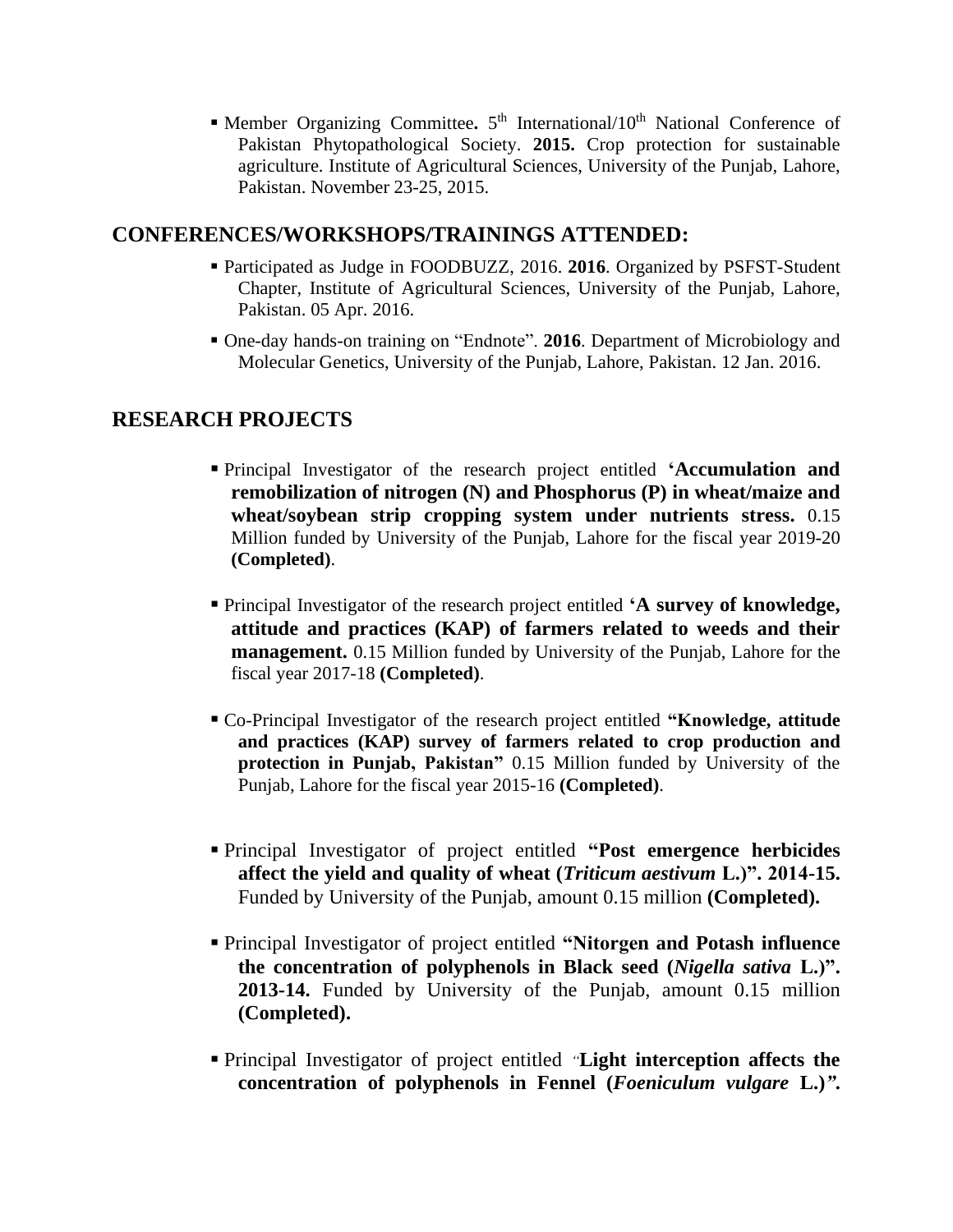**2012-13.** Funded by University of the Punjab, amount 0.15 million **(Completed)**.

▪ Principal Investigator of project entitled **"Light interception and nitrogen fertilization alter the concentration of polyphenols in medicinal plants". 2012-13.** Funded by HEC, amount 0.48 million **(Completed)**.

### **SUPERVISED RESEARCH STUDENTS**

#### **PhD Research & Thesis:**

- Adnan Zahid. **2015-20.** Modeling dynamics of soil organic carbon under conventional and conservative tillage in rice-wheat cropping system. Institute of Agricultural Sciences, University of the Punjab, Lahore.
- Muhammad Ajmal Rana. **2015-20.** Use of plant materials for urease inhibition to improve nitrogen us efficiency of wheat (*Triticum aestivum* L.) Institute of Agricultural Sciences, University of the Punjab, Lahore.
- Iqra Rehman. **2016-20.** Screening, evaluating and optimizing biochar amendments for vegetable production under greenhouse conditions. Department of Environmental Sciences, Government College University, Faisalabad **(Co-Supervisor).**

#### **M. Sc. (Hons.) Research & Thesis:**

- Danish Ahmad. **2020**. Effect of different edible coatings on the quality and shelf life of chinese meyer lemon (*citrus meyeri* L.). Institute of Agricultural Sciences, University of the Punjab, Lahore.
- Nimra Khalid. **2020**. Growth and quality of Zinnia in response to different growth stimulants. Institute of Agricultural Sciences, University of the Punjab, Lahore.
- Khadjia Auranzeb Khan. **2020**. Studies on life-history traits of *Tribolium castaneum* on different rearing media. Institute of Agricultural Sciences, University of the Punjab, Lahore.
- Sohail Mushtaq. **2020**. The effects of population densities and diets on *Tribolium castaneum*. Institute of Agricultural Sciences, University of the Punjab, Lahore.
- Abeera Fatima. **2020**. Characterization and pathogenicity assays of enzyme xbat34 in *Nicotiana tabacum*. Institute of Agricultural Sciences, University of the Punjab, Lahore.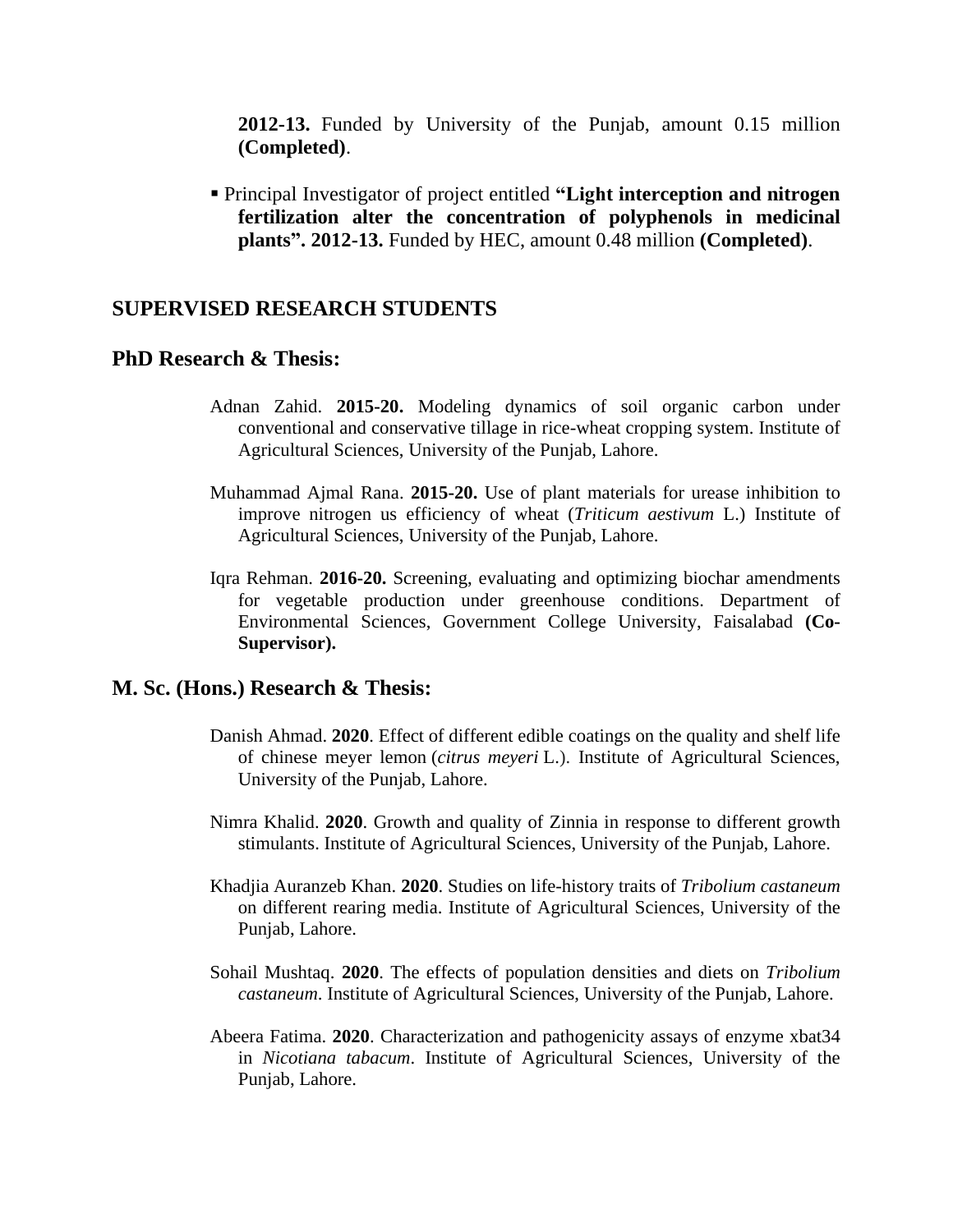- Noor Ul Ain. **2020**. To study the population dynamics of wheat aphid spp. in response to different doses of nitrogen applications in Lahore, Punjab Pakistan. Institute of Agricultural Sciences, University of the Punjab, Lahore.
- Qaria Tariq. **2020.** Effect of chemical and bio-fertilizers on the anti-oxidant and antimicrobial potential of Quinoa (*Chenopodium quinoa*). Department of Environmental Science, Lahore College for Women University, Lahore **(Co-Supervisor)**.
- Fatima Sultan. **2020**. Effect of organic and inorganic fertilizers on polyphenol and antioxidant potential of Mentha Piperita grown under heavy metal stress. Department of Environmental Science, Lahore College for Women University, Lahore **(Co-Supervisor)**.
- Iqra Shahid. **2020**. Molecular identification and incidence of *S. maltophilia* in dairy environment. Department of Environmental Science, Lahore College for Women University, Lahore **(Co-Supervisor)**.
- Neelam Kalsoom. **2019**. Application of plant growth promoting Rhizobacteria to mitigate the toxic effect of selected pesticides in *Triticum aestivum*. Department of Environmental Science, Lahore College for Women University, Lahore **(Co-Supervisor)**.
- Saba Shahzadi. **2019**. Efficacy of exogenously applied salicylic acid to reduce the toxicity of selected pesticides in wheat (*Triticum aestivum*). Department of Environmental Science, Lahore College for Women University, Lahore **(Co-Supervisor)**.
- Sehar Nazir. **2019**. Study the synergistic effect of salicylic acid and plant growth promoting rhizobacteria on oxidative stress induced by selected pesticides in wheat. Department of Environmental Science, Lahore College for Women University, Lahore **(Co-Supervisor)**.
- Muhammad Mujtaba. **2017**. Comparative study of the effect of edible and chemical coatings on quality and shelf life of guava (*Psidium guajava*). Institute of Agricultural Sciences, University of the Punjab, Lahore.
- Abdul Haleem. **2016**. Post-harvest application of food grade chemicals alters quality and storage life of guava (*Psidium guajava*). Institute of Agricultural Sciences, University of the Punjab, Lahore.
- Muhammad Sajid Jameel. **2016**. Postharvest treatments influence the quality of tomato (*Solanum lycopersicum* L.). Institute of Agricultural Sciences, University of the Punjab, Lahore.
- Muhammad Zahid Ghafoor. **2016**. Post-harvest treatments alter the shelf life and quality of cucumber (*Cucumis sativus*). Institute of Agricultural Sciences, University of the Punjab, Lahore.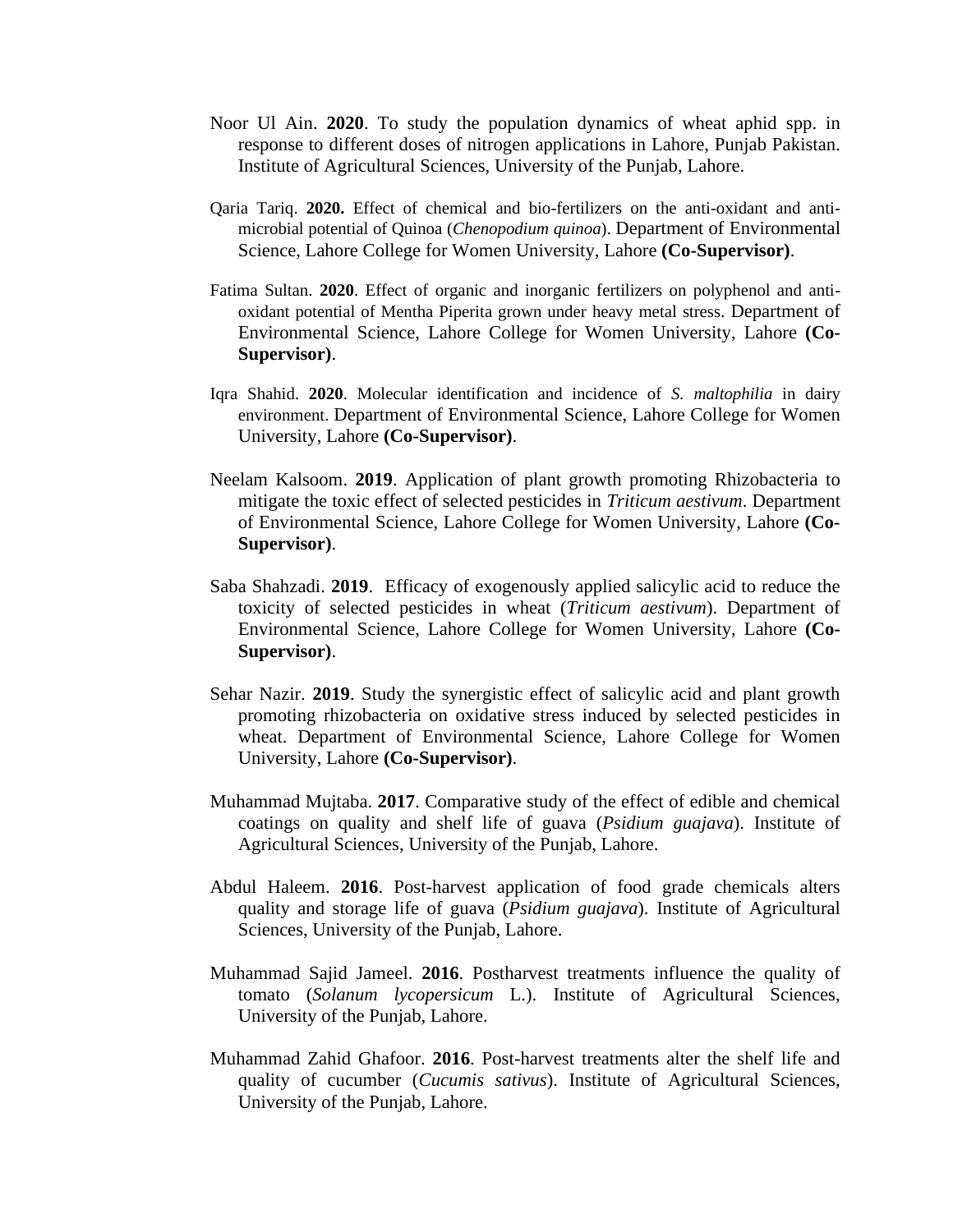- Wajeeha Tariq. **2014**. Mechanism and efficiency of bacillus strains to induce systematic resistance in tomato plants against Fusarium Wilt. Institute of Agricultural Sciences, University of the Punjab, Lahore.
- Muneeb Ullah Khan. **2013**. Comparison of the performance of chemical extracts of Fennel, Kalonji and Neem and pesticides on fungal and bacterial diseases of Canola, Cabbage and Cauliflower. Institute of Agricultural Sciences, University of the Punjab, Lahore.

#### **B. Sc. (Hons.) Agriculture Internship:**

- Sheraz Shoukat. **2020**. Production of major crops and their impact on Agriculture's GDP: A review and synthesis of recent research. Institute of Agricultural Sciences, University of the Punjab, Lahore.
- Ayesha Akram. **2020**. Evaluation of soil biological indicators under conventional and conservation tillage in rice-wheat cropping system. Institute of Agricultural Sciences, University of the Punjab, Lahore.
- Rais Ahmad. **2020**. Water scarcity and irrigation system in Pakistan. Institute of Agricultural Sciences, University of the Punjab, Lahore.
- Bisma. **2020**. Comparison of micronutrients dynamics under conservation and conventional tillage: A Review. Institute of Agricultural Sciences, University of the Punjab, Lahore.
- Bushra. **2020**. Rice (*Oryza sativa* L.)–Wheat (Triticum aestivum L.) Cropping System in Response to Conservation Tillage and Residue Management. Institute of Agricultural Sciences, University of the Punjab, Lahore.
- Syed Nasir Abbas. **2020**. Bio fortification of Fe and Zn in rice & wheat crops: A Review. Institute of Agricultural Sciences, University of the Punjab, Lahore.
- Robina Khaliq. **2020**. Modelling of soil organic carbon under conservation and conventional tillage. Institute of Agricultural Sciences, University of the Punjab, Lahore.
- Humayun Ali. **2020**. Production of different varieties of potato, their control, and potato growing seasons. Institute of Agricultural Sciences, University of the Punjab, Lahore.
- Hamza Maqsood. **2020**. Comparison of weed population dynamics under conventional and conservation tillage. Institute of Agricultural Sciences, University of the Punjab, Lahore.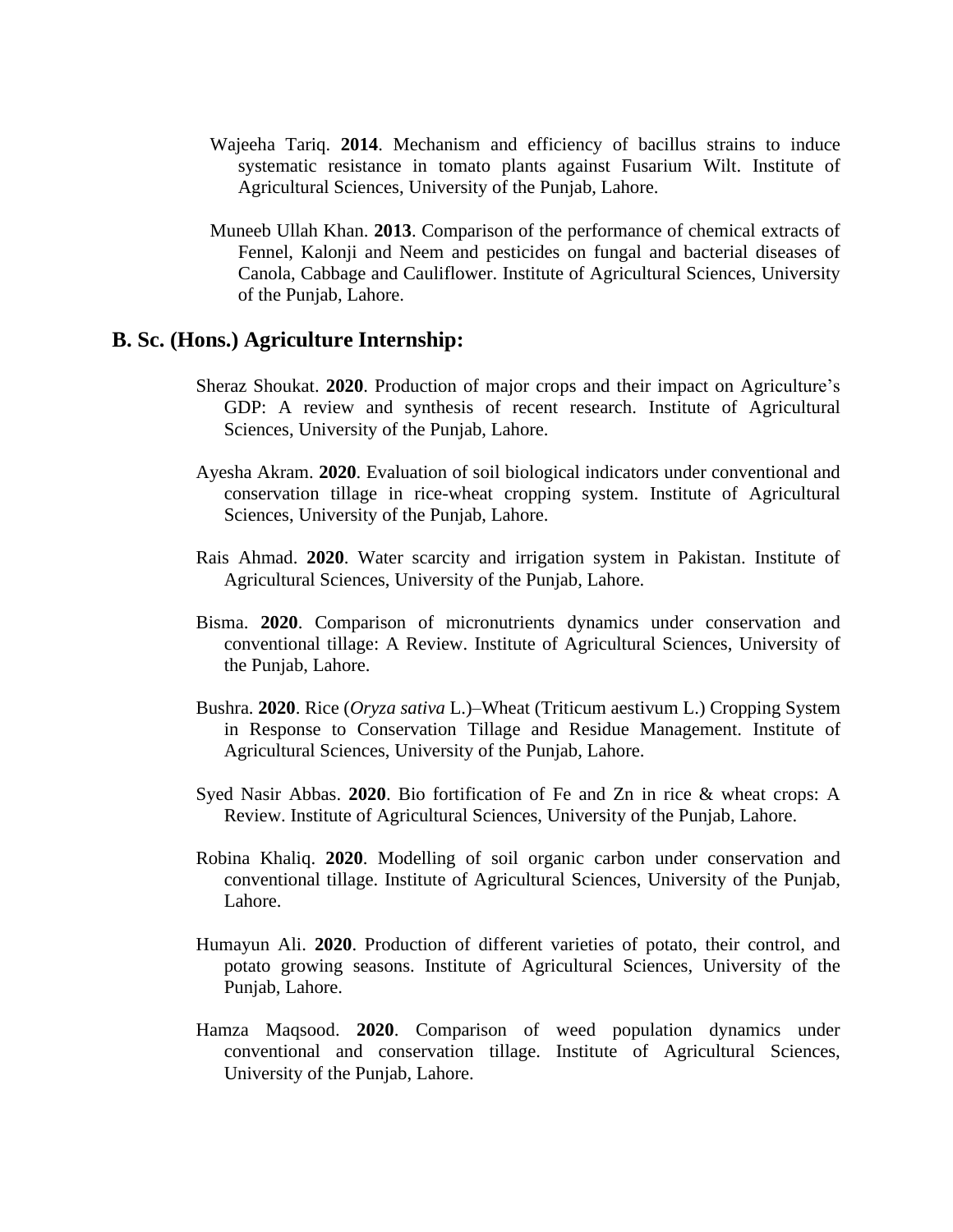- Saqaina Younas. **2020**. Impact of conservation tillage and residue management on plant physiological characteristics. Institute of Agricultural Sciences, University of the Punjab, Lahore.
- Nimra Khalid. **2016**. Response of cosmos grown on different growth media to the varying light interception under the agro climatic conditions of Lahore. Institute of Agricultural Sciences, University of the Punjab, Lahore.
- Abeer Fatima. **2016**. Effect of light interception on the performance of zinnia grown on different growth media under the agro climatic conditions of Lahore. Institute of Agricultural Sciences, University of the Punjab, Lahore.
- Fatima Athar. **2016**. How differential light interception and growth media affects the growth and performance of vinca in Lahore? Institute of Agricultural Sciences, University of the Punjab, Lahore.
- Faiza Shafique Khan. **2014**. Fruit and Vegetable Development Project. Institute of Agricultural Sciences, University of the Punjab, Lahore.
- Tasneem Nawaz. **2014.** Effect of Management Practices on the Establishment of Major Nurseries in Lahore: A case study. Institute of Agricultural Sciences, University of the Punjab, Lahore.
- Hafiz Muhammad Khalid Abbas. **2012**. Studies on sugar beet diseases, their diagnosis and evaluation of sugar beet varieties for resistance. Institute of Agricultural Sciences, University of the Punjab, Lahore.
- Maria Zareen. **2012**. Analysis of soil from experimental plots used for garlic crop. Institute of Agricultural Sciences, University of the Punjab, Lahore.
- Amna Tahir. **2012**. Effect of different post-harvest techniques on the quality and shelf life of tomato. Institute of Agricultural Sciences, University of the Punjab, Lahore.
- Tahmina Hanif. **2012**. Effect of different post-harvest techniques on the quality and shelf life of tomato. Institute of Agricultural Sciences, University of the Punjab, Lahore.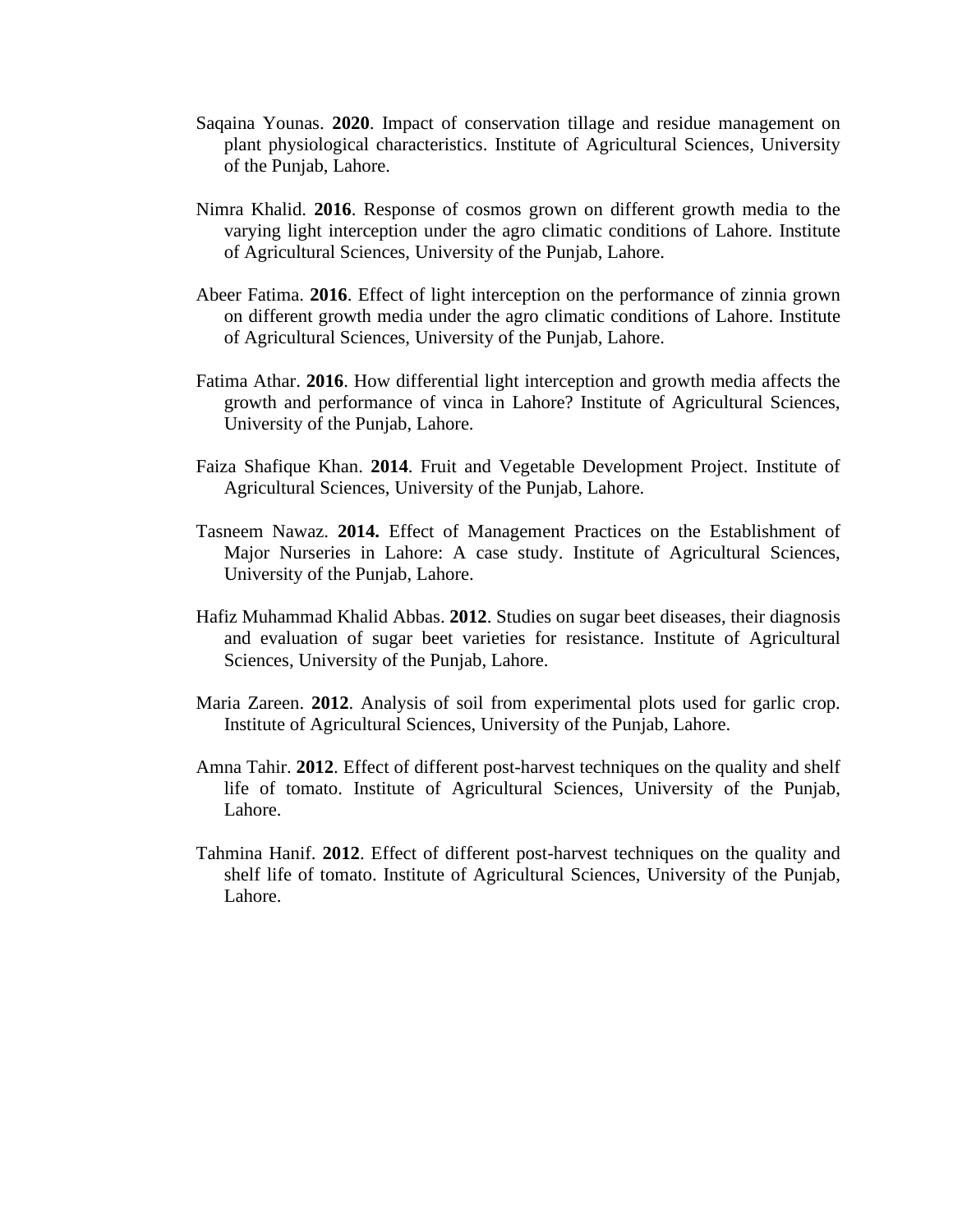# **TEACHING EXPERIENCE:**

# **2011-To date**

**Assistant Professor** Institute of Agricultural Sciences, University of the Punjab, Lahore, Pakistan (since 27<sup>th</sup> December, 2011) http://pu.edu.pk/faculty/description/1476/Dr-Sajid-Ali.html

# **RESEARCH EXPERIENCE:**

#### **2003-2005**

#### **Assistant Research Officer**

Sugarcane Research Institute AARI, Faisalabad, Pakistan (14 October 2003 to 31 December 2005)

# **INDUSTRIAL EXPERIENCE:**

#### **2002-2003**

#### **Area Manger (Development and Sales)**

SAWA-AG Network Sahiwal, Pakistan (23 November 2002 to 15 September 2003)

# **TRAININGS / COURSES:**

| 2013 |                                                                                                                                                                                         |
|------|-----------------------------------------------------------------------------------------------------------------------------------------------------------------------------------------|
|      | Two days training workshop. Teaching as a Profession and<br><b>Communication Skills.</b> Institute of Agricultural Sciences and<br>Learning and Innovation Division of Higher Education |
|      | Commission of Pakistan $(19th$ to $20th$ June)                                                                                                                                          |
| 2009 |                                                                                                                                                                                         |
|      | One-day training program "Varian Seminartour 2009<br><b>Chromatographie</b> " Varian Deutschland GmbH, DARMSTADT<br>GERMANY (02 <sup>nd</sup> February)                                 |
| 2006 | 3 months German language course SPEAK + WRITE<br>MARBURG GRMANY (01 <sup>st</sup> January to 26 <sup>th</sup> March)                                                                    |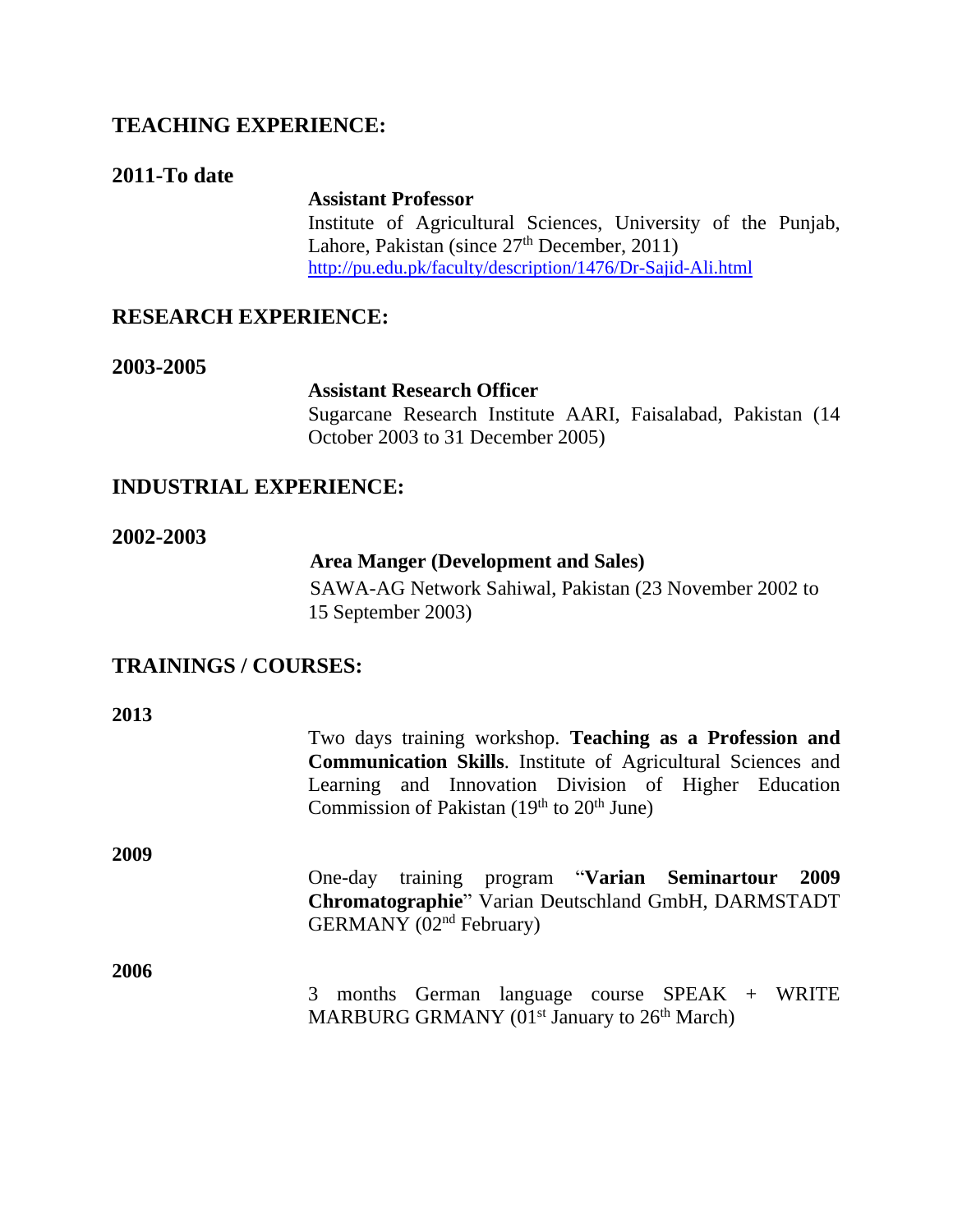3 months German language course by Goethe-Institute Karachi PAKISTAN (01<sup>st</sup> September to 04<sup>th</sup> December)

#### **2003**

One-day training program "Achieving Excellence for SAWA-AG" Center for Management Development (CMD), Lahore PAKISTAN (17<sup>th</sup> April)

# **PROFESSIONAL AFFILIATION:**

- American Society of Agronomy
- Crop Science Society of America
- Soil Science Society of America
- German Society of Agronomy

# **INSTITUTIONAL DUTIES:**

- **Student Advisor, Incharge Hostel Affairs and Sports Coordinator** IAGS, PU, Lahore since **08.02.2012**
- **Member Disciplinary Committee** at IAGS, PU, Lahore since **31.05.2013**
- **Member Under and Post Graduate Admission Committee** IAGS, PU since admissions **2015 onwards**
- **Convener Admission Information Cell** at IAGS, PU, Lahore for the **admissions 2013, 2014 & 2015**.

# **ANALYTICAL SKILLS:**

▪ High Performance Liquid Chromatography (HPLC)

# **COMPUTER SKILLS:**

Proficient in MS- Office and SPSS and Statistix®

# **EXTRA CURRICULAR ACTIVITIES:**

- National cadet corps
- Athlete (800, 1500  $& 5000$  meter)
- Badminton
- Cricket